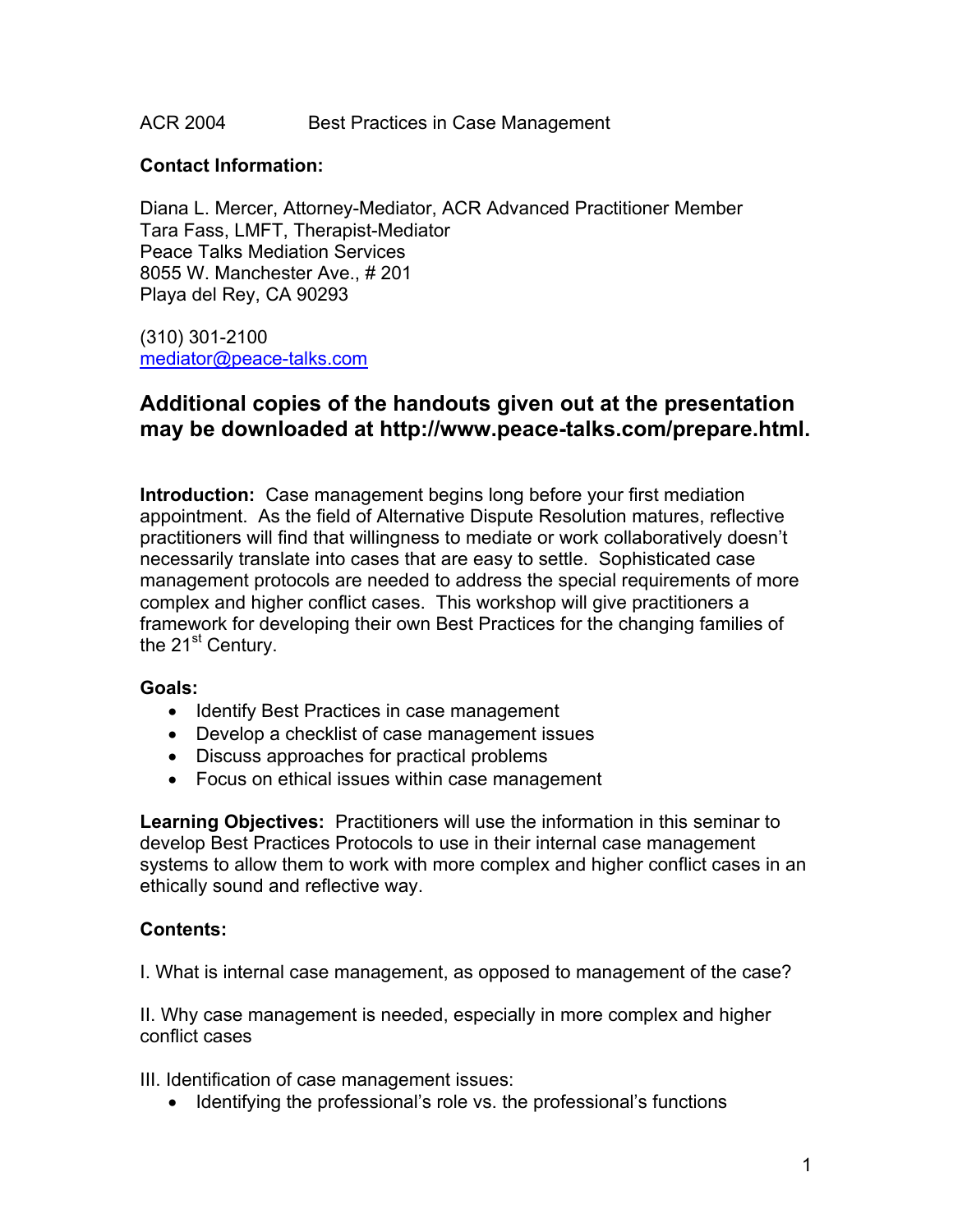- Reconciling the different professional cultures among the other professionals involved in the case (*e.g.,* attorneys, therapists, accountants, coaches, child specialists) and working with other professionals
- Anticipating racial, ethnic, socio-economic and cultural differences and related planning
- Professional consultation, case conferencing and study groups
- Children's input as part of a Family law mediation or collaborative case
- ADR as a therapeutic process, vs. therapy itself
- Product vs. process, and pacing a case
- Maintaining confidentiality and other ethical pitfalls
- Using caucuses
- Protocols for domestic violence
- Dealing with high conflict cases
- Convening
- Handling follow-up
- Billing management
- Making referrals to other professionals
- When to let clients go, both temporarily and permanently
- Identifying your Signature Style and the Riskin Grids

IV. How to conceptualize and develop your own protocols to deal with the expanding field of ADR in the 21<sup>st</sup> Century.

## **I. What is internal case management, as opposed to management of the case?**

Internal Case Management is the thoughtful, detailed work of developing, redeveloping and re-visiting your office practices, your thinking about how the external mechanics and internal dynamics of cases work, and whether and how you will handle the variety of types of cases you will come across in your practice.

Case management involves your actual office practices, such as:

- Convening cases (getting clients in the door for the services you offer);
- Case review, both a system for regular review as well as more urgent, unscheduled reviews;
- File organization;
- Returning telephone calls and telephone protocol;
- Defining and articulating the boundaries of your roles and functions as well as what services your office provides and does not provide;
- Incorporating your human touch without jeopardizing the case or your ethics;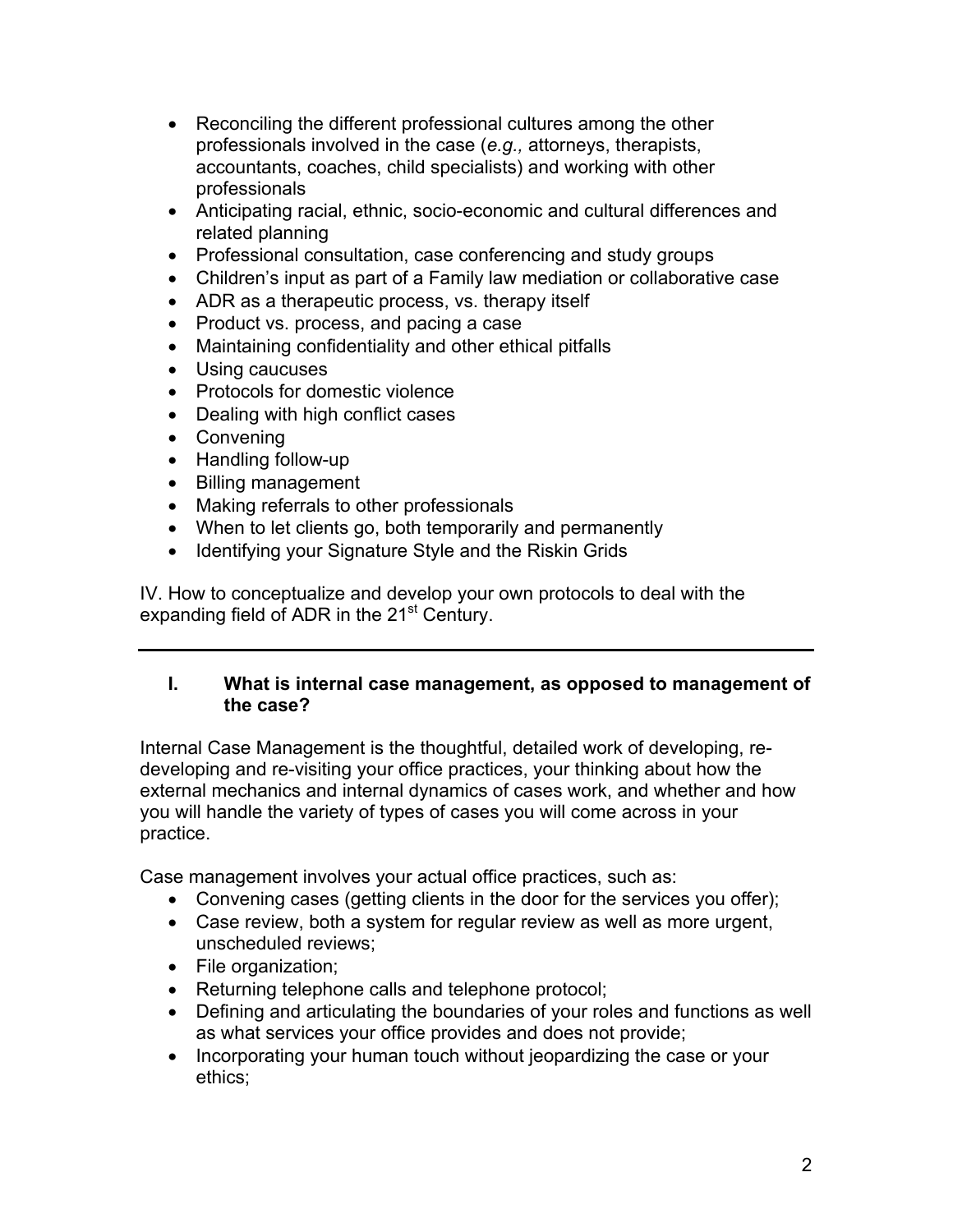• Confidentiality and release of copies and information to clients and others, rules for yourself as well as other professionals and staff;

Case management also involves more internal practices, such as:

- Understanding that as professionals we may be "helpers" or "advocates" or a mix of both. In these kinds of roles we'll encounter a dynamic with the client in which the client is using the professional as an *empathetic guide, i.e.,* the professional is bonded closely enough to access the client's trust and understand the client's situation and needs, yet is a separate and trusted psychic entity able to distance himself or herself to still act as a guide. For example, to each party the message is, "I respect your vulnerabilities and hold both your individual and collective needs in mind. This is distinct from any personal agenda or bias I may have. In providing this function for you, I can help you access the more rational and thoughtful, yet feeling, part of yourself. I work with you individually and collectively to mobilize your enlightened self-interest."
- Helping yourself to recharge your energy, both psychically and physically, as the work can be very draining and challenging, *i.e.,* case management as self-care;
- Regaining your perspective, checking for bias, transference, countertransference, and your own resistance to change or new ideas in a psychically clean environment, so you can avoid becoming judgmental or evaluative;
- Understanding who you are and where your skills can work, the types of cases you can and will handle, and when to refer elsewhere.

Contrasted with Management of the Case: by doing *internal* case management, the *external* case management tends to fall into place. Cases and situations are less likely to take you by surprise, and you know how you'll handle more challenging cases and situations, and when there are problems or fallout, you'll know how to handle it.

## **II. Why case management is needed, especially in more complex and higher conflict cases**

As mediation becomes more well-known and popular, the range of people wanting to try mediation is much broader, and as a consequence you may find your practice with more challenging cases than ever before. In our family law mediation practice, we're finding an emerging trend toward a cultural norm that divorcing couples, parents, former spouses, and families *prefer* not to litigate. As a result, the cases and personalities involved in the cases are more challenging than just a few years ago, particularly in the self-referred mediation cases. We believe the same trend is true of civil cases as well.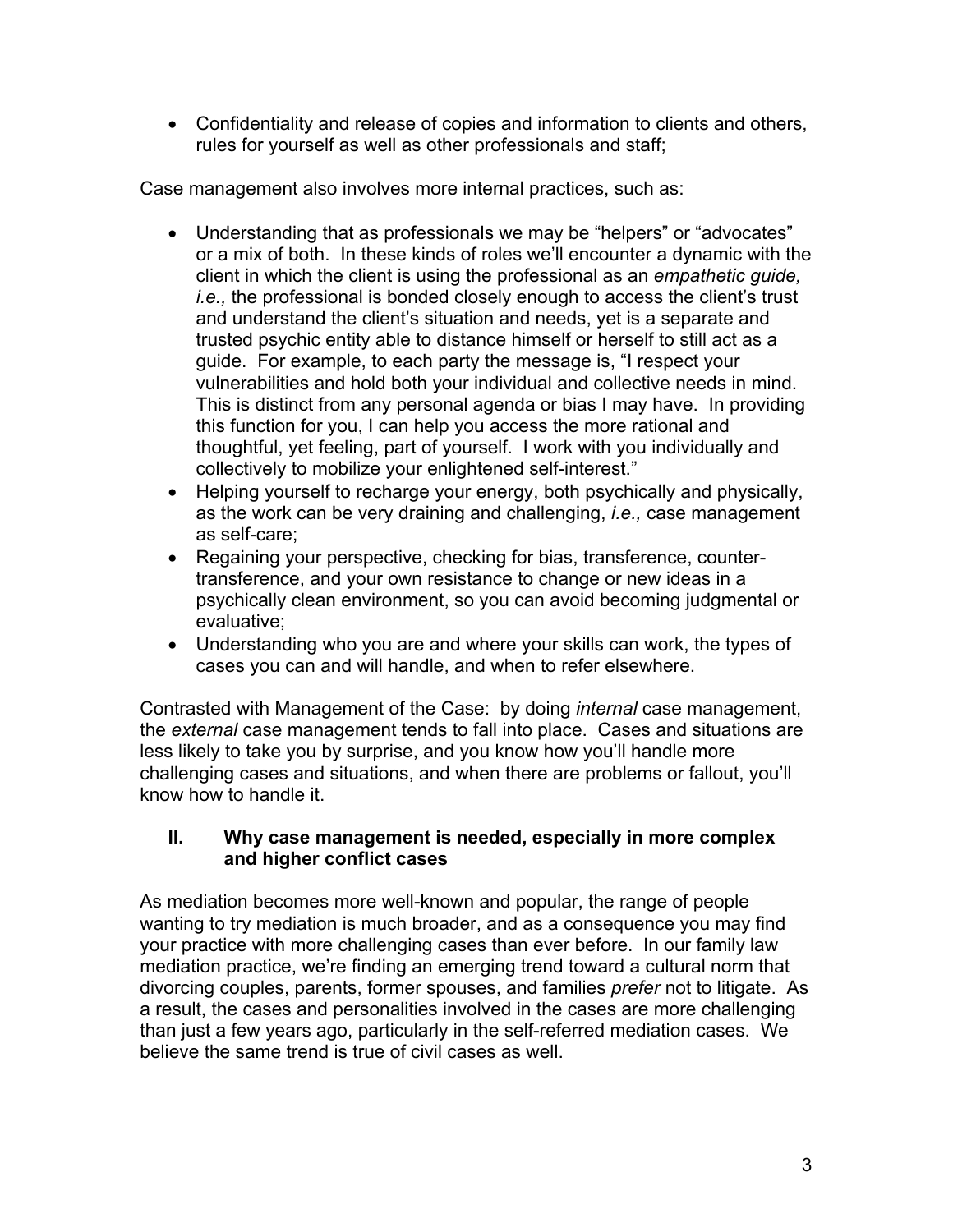In addition, if as a professional you are taking care of yourself and avoiding burnout, you need case management in order to help you to do this, whether it's streamlining routine office procedures or developing a protocol, both internal and external, for dealing with difficult cases and participants, *e.g.,* domestic violence cases, narcissist/borderline couples, histrionic/obsessive-compulsive couples, dependent/schizoid couples, passive-aggressive/perfectionistic-caretaking couples as well as clients with little self-awareness. When we mention "couples", this refers also to parents and adult children, family businesses, business partners, and even "strangers" involved in business transactions and personal injury cases. While some of the common pairings of difficult married couples may recur in family cases, these individuals are not immune to civil suits as well.

Good case management also helps you minimize the likelihood of liability and safety issues, insurance concerns, malpractice, and ethical quandaries.

Once you practice good case management, it becomes second nature. You'll begin to use good case management as a preventative measure and regular practice rather than as a rescue effort after trouble has already erupted.

#### **Some examples of case management use in our office:**

- 1. A worried client calls attorney-mediator. Mediator knows that client has no legal basis for worrying, as statute clearly protects client's articulated concern. Mediator suggests client call his or her individual attorney, but client says he/she has already done so and has a copy of statute and legal information, yet client still just as worried. Case management: how to identify the difference between actual legal worry (client's articulated problem) and client's actual worry (reading between the lines) and handle client's fears and concerns without stepping out of mediator role or going beyond professional's skills (mediator is lawyer-mediator, not therapist or individual counsel).
- 2. Infidelity in a high asset marriage has occurred while the only child of a ten-year marriage is a young infant. This has resulted in the mother/wife immediately filing for a divorce. Each session includes highly emotional outbursts stemming from exploration of painful history, namely that their relationship started as the husband's infidelity with his first wife. This seeming repetition of events potentially overtakes the negotiation. Case management: with consent of both clients, co-mediation is practiced from the introductory session onwards for financial as well as child-related discussions. Private sessions for each party and caucuses within each co-mediation session are added and the mediations take place over several months, rather than the more customary and relatively rapid pace of the legal processing of the divorce. Clients are encouraged to bring their draft agreements into their personal therapy as well as to their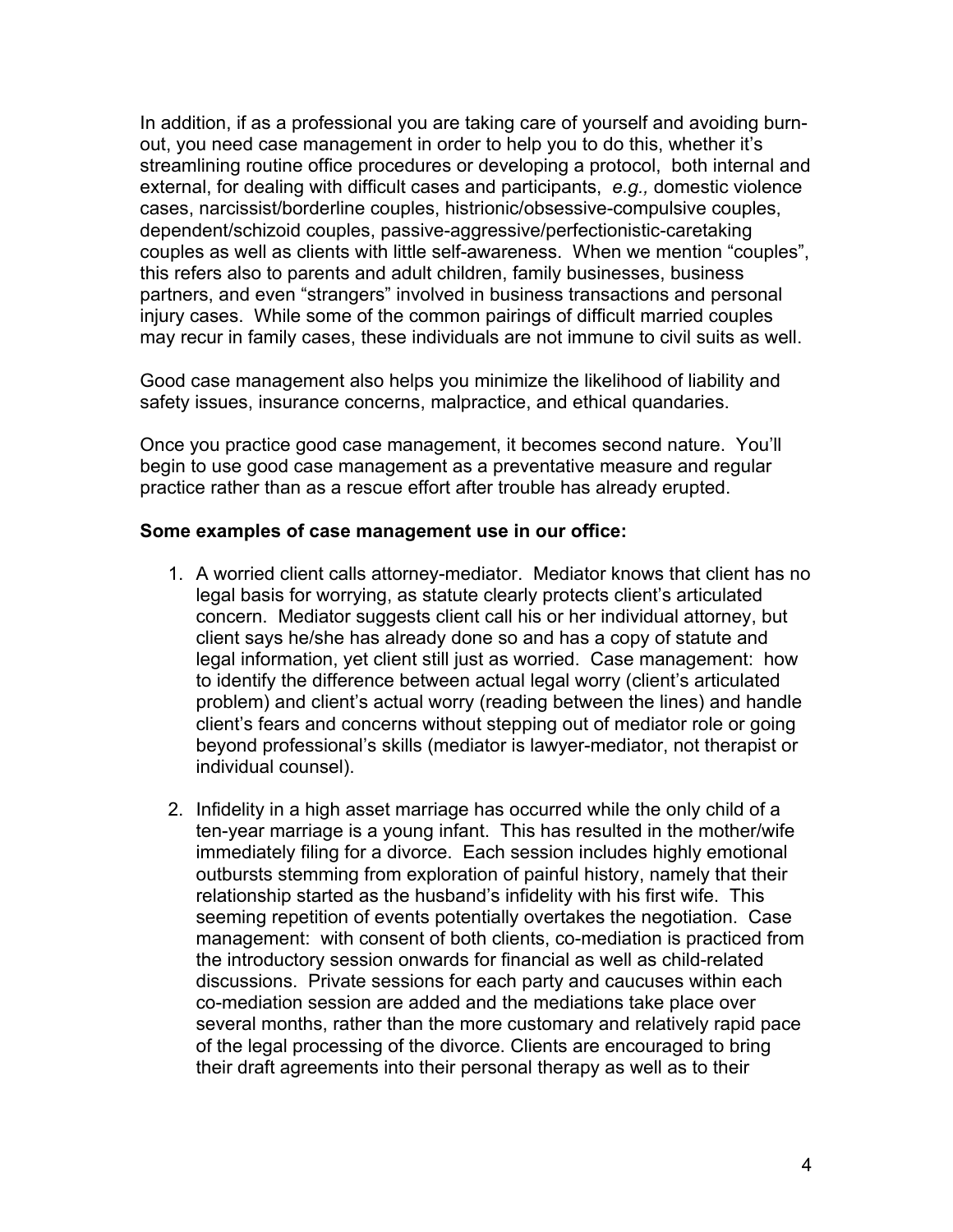individual lawyers, accountants and the child development specialist whom they have consulted with since the child's birth.

3. Wife seeks divorce after husband of 30 years reveals he is engaged in an extra-marital affair that he would like to pursue for his long-term future. This occurs a few months after the violent death of the adult firstborn child of the marriage. Our office is contacted several weeks prior to the first anniversary of this son's death. Case management: with consent of both clients, comediation of all issues from the introductory session onwards. An agreement is made between all parties that the commencement of mediation must wait until after the anniversary date of the son's death, which coincides with his birthday. Until mediation commences, the parties will continue to carry out their informal parenting and financial agreements. The husband/father will continue to attend his individual therapy. Wife/ mother refuses to continue with her individual therapy though she is willing to meet with a career counselor recommended by the mediator. Husband/father agrees that wife/mother can have extra telephone time with therapist/mediator as long as he is aware of those sessions after they occur. After the first session, extra co-parenting sessions with the therapist-mediator are added because the only surviving child of the marriage, a teenage son who is not coping well, refuses psychotherapy for himself, though he is interested in meeting with an educational counselor recommended by the mediator to aid in planning for college. Through questioning of the parents the surviving minor son is determined as not harmful to himself or others at this time.

## **III. Identification of case management issues:**

## **A. Identifying the professional's role vs. the professional's functions**

This section was inspired by reading and discussion of Judith Roth Goldman, Ph.D.'s doctoral dissertation 2003.

**Role:** The professional's role is the position for which he or she has been hired. Some examples: a professional might be a mediator, therapist for adult or child, therapist-coach, collaborative law therapist-coach, evaluator, collateral contact therapist in an evaluation, litigation attorney, mediation support attorney, collaborative attorney, business valuation expert.

Trouble starts when roles begin to blur within a single case. A therapistmediator cannot also be a treating therapist for one of the parties or the couple. A lawyer-mediator cannot also be one party's individual attorney. A business valuation expert cannot also give tax strategies and advice. Although some mediators practice an evaluative style, they cannot act as arbitrators or ultimate decision-makers. Although many of us are hired for different roles in different cases, each of us has **only one role for each case**.

**Function:** Although the professional has been hired for a discrete **role**: his or her position or task in a case (therapist-mediator, litigation attorney), he or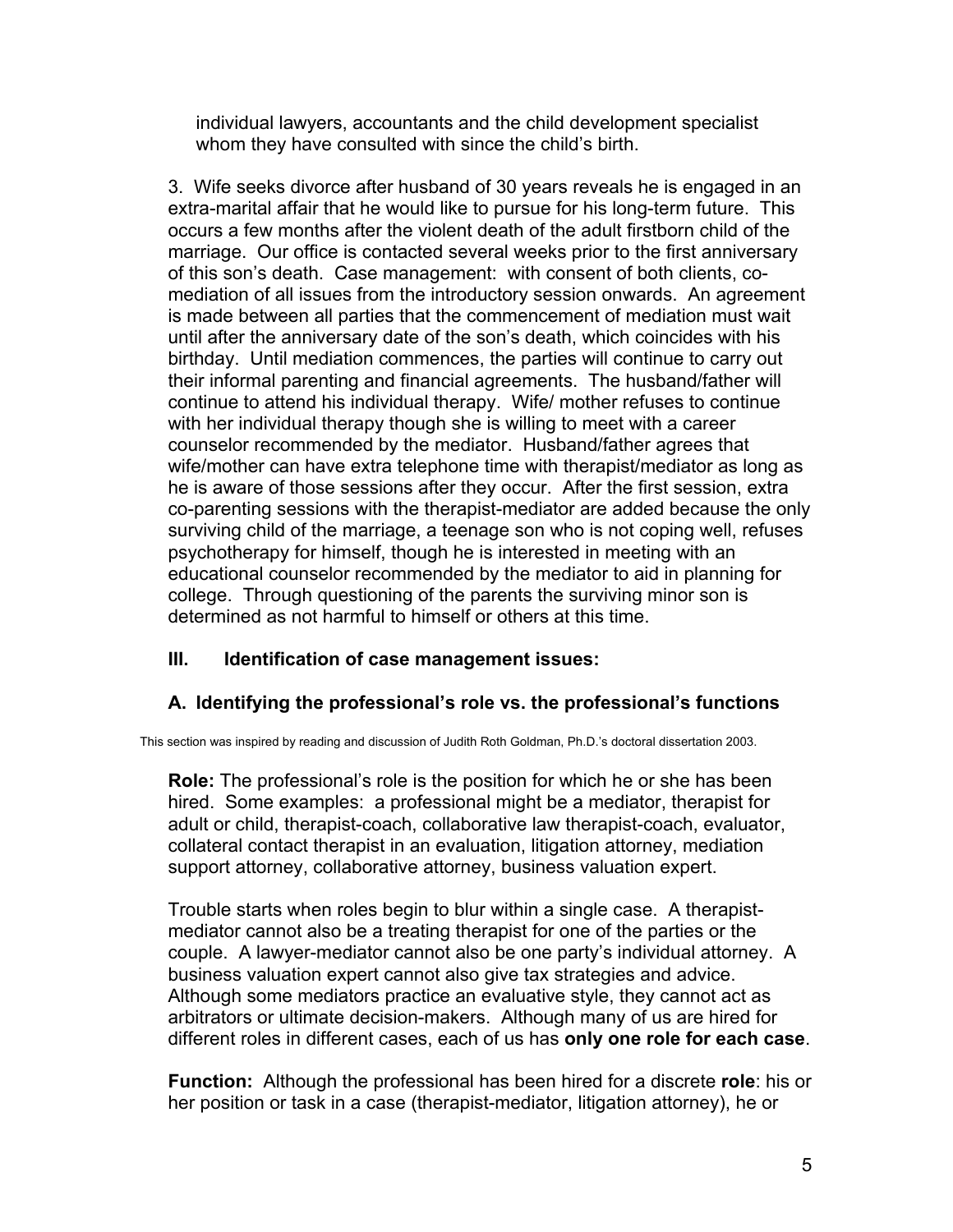she may also be able to use different skills from his or her professional background and have different **functions**, which are necessary or helpful to the client(s) within that one case, *consistent with his or her role in that case*.

What functions you will be comfortable providing within any given role are discretionary within the ethical boundaries of your underlying profession. The examples we've provided below are guidelines only, and are not necessarily where you'd set your individual boundaries with respect to functions you'd fulfill within any given role.

#### **Example:**

Therapist-mediator: Role is mediator.

| Appropriate functions for therapist-mediator                                                                                              | <b>Inappropriate functions</b>                                                                           |
|-------------------------------------------------------------------------------------------------------------------------------------------|----------------------------------------------------------------------------------------------------------|
| Taking a detailed family history for the purpose of Treating the children.<br>understanding the circumstances of the<br>children's lives. |                                                                                                          |
| Identifying interpersonal dynamics in the couple's<br>interactions that contribute to the couple's conflict                               | Exploring the couple's<br>dynamic for the purpose<br>of marital reconciliation                           |
| Identifying the consequences of the above as it<br>affects the children in the family system                                              | Treating the children                                                                                    |
| Translating the parties' individual and collective<br>experiences of the conflict by putting words to<br>feelings.                        | Interpreting the meaning<br>of such experiences to a<br>generalized context<br>beyond the issue at hand. |
| Attorney-mediator: Role is mediator                                                                                                       |                                                                                                          |
| <b>Appropriate functions for attorney-mediator</b>                                                                                        | <b>Inappropriate functions</b>                                                                           |
| Providing both clients with copies of statutes<br>on a given issue                                                                        | Giving legal advice<br>to one party                                                                      |
| making settlement suggestions                                                                                                             | insisting on a settlement<br>option                                                                      |
| pointing out where differences of opinion<br>might exist                                                                                  | endorsing one option<br>without acknowledgment<br>others exist                                           |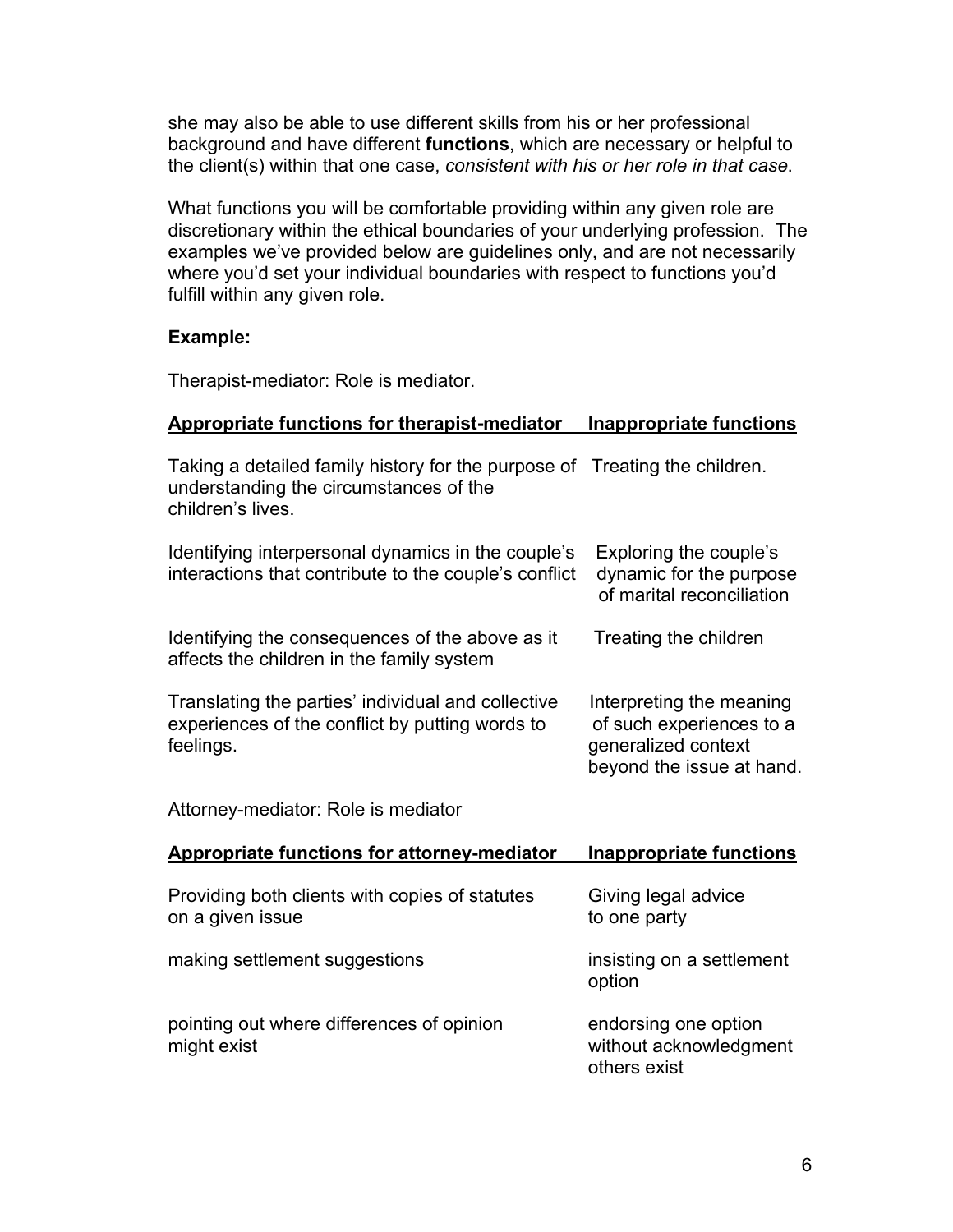referring both parties to several attorneys representing one party if mediation breaks down, and stepping if mediation breaks down down from case

Permissible functions are completely dependent on the role for which the professional was hired. You'll note that the "inappropriate functions" in this example are inappropriate for an attorney-mediator, but that many of them would be appropriate if the attorney was hired as a litigation attorney or advocate. Likewise, the "inappropriate functions" for the therapist-mediator would be appropriate for an individual's, couple's and/or child's therapist, depending on how the parties originally contracted for treatment with that therapist.

#### **B. Reconciling the different professional cultures among the other professionals involved in the case (***e.g.,* **attorneys, therapists, accountants, coaches, child specialists) and working with other professionals**

It's important to recognize and understand the different functions within each professional's role. Depending on your own role, it is appropriate to recognize where the other professionals' boundaries and ethical considerations might lie.

Example: It may be expected for a litigation attorney to attempt to get a therapist acting as a collateral contact in an evaluation to give out more information than the therapist's ethics allow. If the attorney's role is as a mediator, however, the expectation of what he or she might ask of the therapist might be different.

Example: It might be expected for a couple's therapist to explore possibilities for reconciliation of the marriage. If the therapist's role is as a mediator, however, the expectation is that the couple is moving forward with the divorce and any ambivalence over the decision is to be explored in another context. The therapist-mediator may raise the issue of the ambivalence as one worth exploring, but not to be resolved in the context of the mediation.

Think twice about your role and permissible functions before acting. Anticipate what each professional's culture might encourage given his or her role in any particular case.

#### **C. Anticipating racial, ethnic, socio-economic and cultural differences and related planning**

Some categories of diversity come to mind easily, *e.g.,* racial, ethnic, religious, gender and nationality issues. Others are not so quickly identified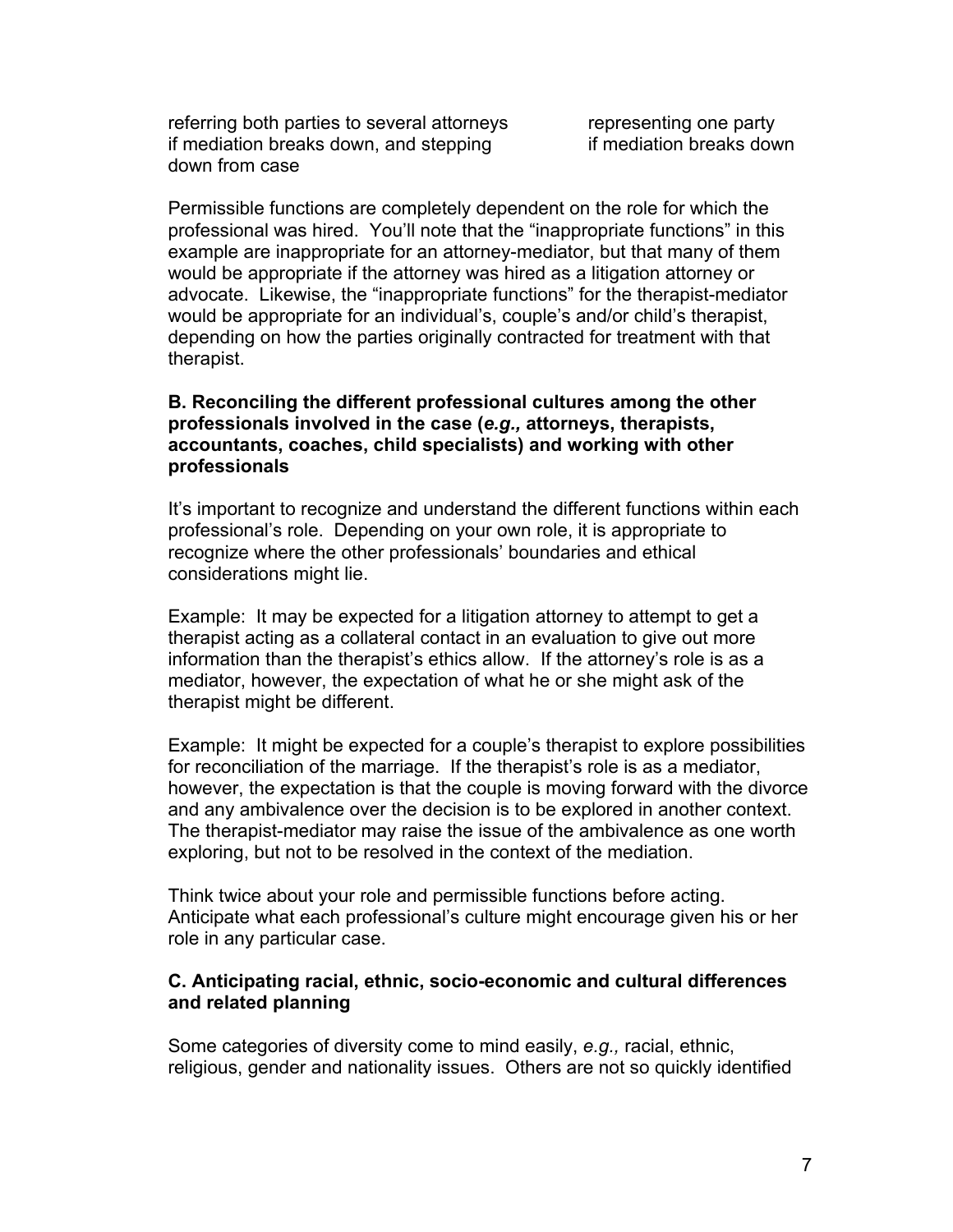but can influence the climate in the mediation room as much or more than those which are more obvious. A few examples:

- Individuals from cultures torn by war;
- Individuals from traumatized cultures;
- Persons with a traumatic personal history;
- Geographic differences between regions of one country or state, *e.g.,*  New Yorker and Californian, Southerner and Northerner;
- Degree of practice within a religion, or Atheism;
- Political leanings, from Conservative to Liberal, but also lifestyle politics, like a vegan lifestyle;
- Socio-economic class.

This list is by no means exhaustive, but designed to help you think about the different issues that create diversity issues in the mediation room.

Within these diversity categories, other nuances may exist which are influenced by all of the above, for example:

- Mores about openness to therapy and helping professions;
- Trust in the government;
- Trust in lawyers, insurance companies, authority in general;
- Trust in the court system, and justice system;
- Willingness to communicate with persons inside and outside the family about financial or personal matters, physical health or family secrets;
- How trauma is handled;
- Parenting styles, *e.g.,* authoritarian, laissez-faire;
- Acceptable gender roles;
- Tolerance for conflict;
- Negotiating styles.

All of these things (and more) can influence what happens in the mediation room.

As a mediator planning for a mediation session, and using good case management, it helps to anticipate where some of the diversity issues may create conflict or impasses to settlement. To advance-plan a session with new parties based *only* on their anticipated ethnic or cultural backgrounds would likely do more harm than good, making it difficult to abandon pre-conceived notions about who the parties are likely to be as individuals once you've started to work with them. Yet, to completely ignore and fail to anticipate likely diversity issues would be equally as irresponsible.

If you find yourself working with particular groups of people often (whether it's Koreans, union members or Southerners), it would be worthwhile to learn more about that group's culture and their norms and mores. It not only gives you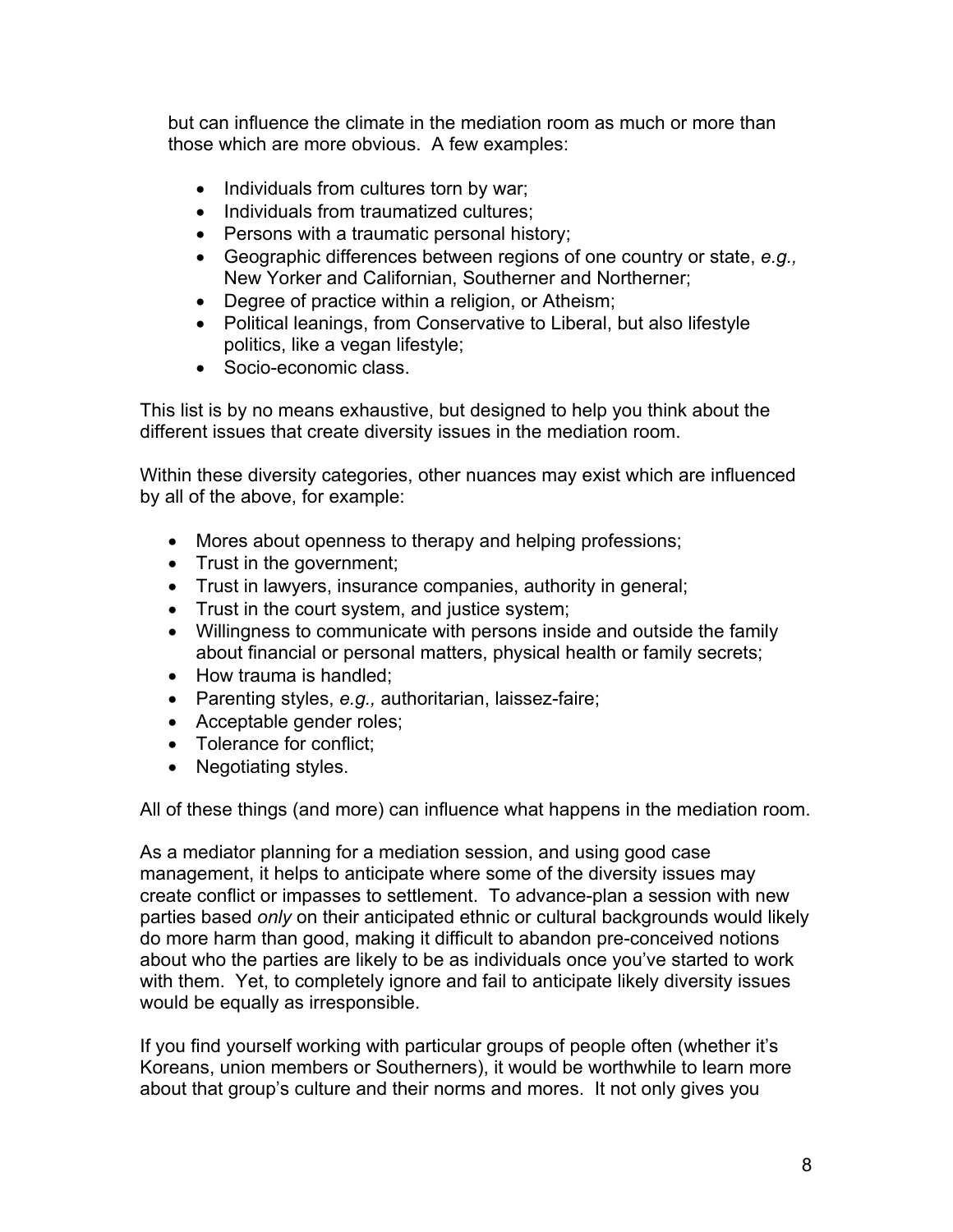insight into their culture, but also credibility in the mediation room when you can convey that you understand some of the clients' backgrounds.

This section is only a very brief introduction to a vast opportunity to explore diversity in mediation, but a fascinating line of inquiry and an opportunity to bring a higher level of artistry to your mediation practice.

# **D. Professional consultation, case conferencing and study groups**

Therapists are familiar with the idea of case conferencing, and many lawyers belong to study groups. Since many mediators work alone, it is often helpful to review cases in a confidential way with our colleagues, peers and mentors.

Other examples of professional consultation:

- Continuing education and conferences;
- Case conferencing;
- Study groups;
- Mentoring and professional supervision;
- Participation in a listserv or online discussion group;
- Informal meetings and lunchtime discussions, either at your office or more formally at a meeting such as the Los Angeles Superior Court's brown bag "lunch with a judge" series;
- Case conferencing through professional organizations such as the Los Angeles Collaborative Law Association;
- Self-study and reading journals, articles, books.

# **E. Children's input as part of a mediation or collaborative case**

Although this is an issue which most people think of as a family law issue, it can also come up as part of an accident case, in school peer mediation programs or anti-bullying programs, cases involving adoptions, or victimoffender programs as well.

The threshold question is whether you would consider including the children in a mediation or collaborative case. If you will not include children, consider how you will address the questions of parents asking that the children be included.

If you will include children, good case management practices will mean you've considered in advance how and when you'll include children. For example:

• Would you meet with the children separately, or as part of a mediation session or collaborative meeting with their parents?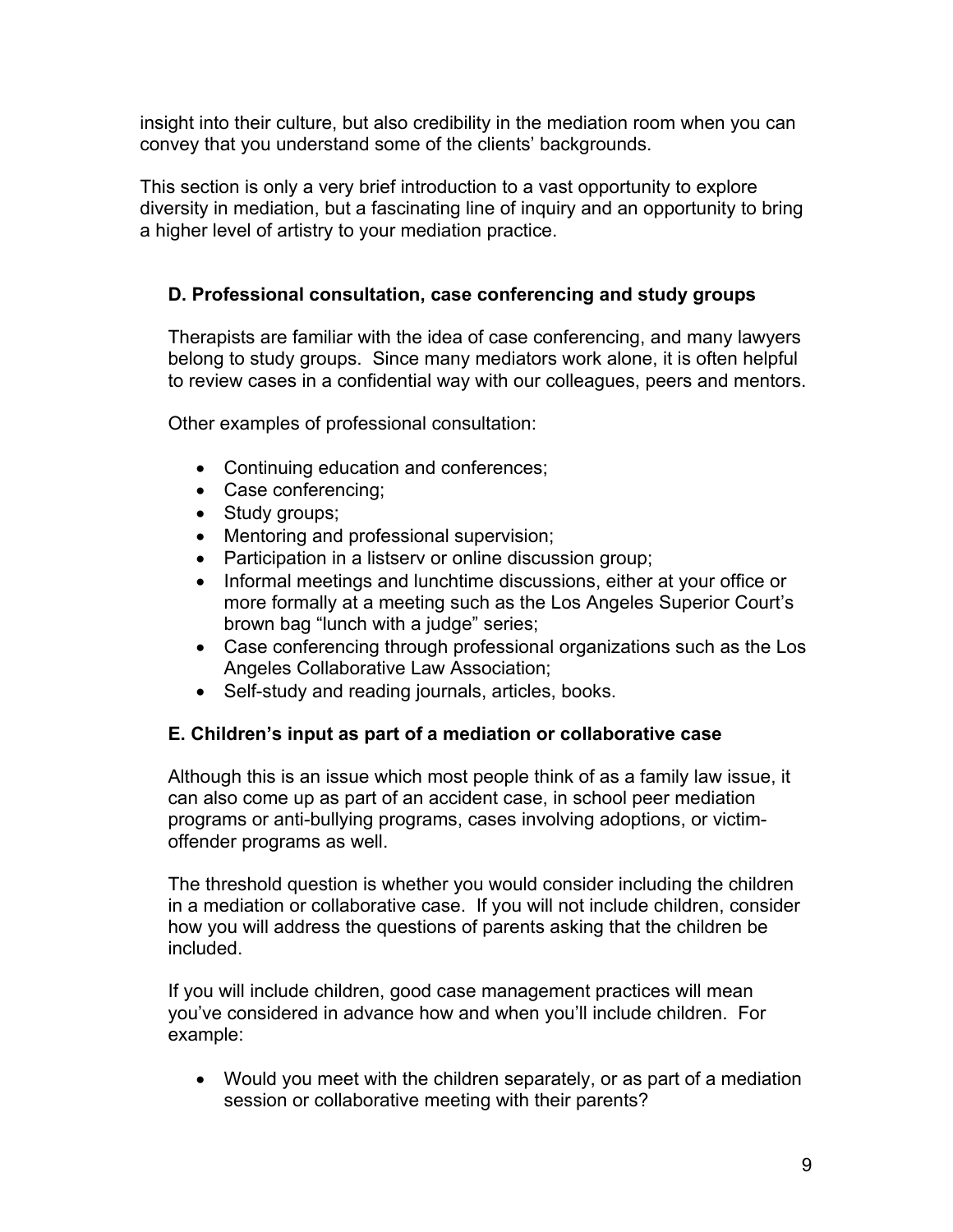- If you wouldn't meet with the children, what contact, if any, would you have with the children's attorney or guardian *ad litem?*
- If you'd consider meeting with children, what ground would you cover first with the parents, before the children are in the room or contacted in any way?
- Would you limit your discussion with the children in any way?
- How would you conduct your discussion, given the sensitive nature of the topics you'll cover?
- How will you handle the duty of confidentiality you owe to the parents and to the children? How will you explain your confidentiality policy to the parents and children? Will you have a written explanation, in addition to an oral explanation? Do you want or need a waiver to be signed?

In a family law case, one way for the children's wishes to be considered but without the children having to participate in a mediation session is through a Brief Confidential Evaluation.

# The Case for Brief Confidential Evaluations In Child Custody Disputes by Tara Fass, LMFT, Richard Gilbert, Ph.D., and Diana Mercer, J.D.

Copyright 2003 Tara Fass, LMFT, Richard Gilbert, Ph.D., and Diana Mercer, J.D.

Court mandated child custody evaluations (CCEs), Civil Code 730, are well-intended investigative instruments designed to aid bench officers in resolving custody issues. They have numerous shortcomings, however. By way of background, in the past, a CCE would start within a few weeks of the original order and take approximately 6-8 weeks to conduct publicly through Family Court Services or through private practitioners, and settle either in or out of court. In Los Angeles, the current wait time varies, but is never less than two, and can be up to, four or more months to commence. Civil Code 1257.3 was adopted in 1999, ushering in the present era of court ordered partial evaluations, which are known in the field by several different names. The court's version is the Fast-Track Evaluation which routinely includes oral testimony, but not a written report, by the evaluator. This quickly replaced the term Mini-Evaluations because the nomenclature was roundly viewed by everyone as having being inferior. Allen Gottfried and Kay Bathurst developed the methodology and coined the term for Focused Issue Evaluations, which generally includes only a written report, while Rapid Response and Limited Scope Evaluations are yet other terms in use.

The idea behinds partial evaluations came into being as a practical and clinical solution to the problem of the overwhelming case load leading to delays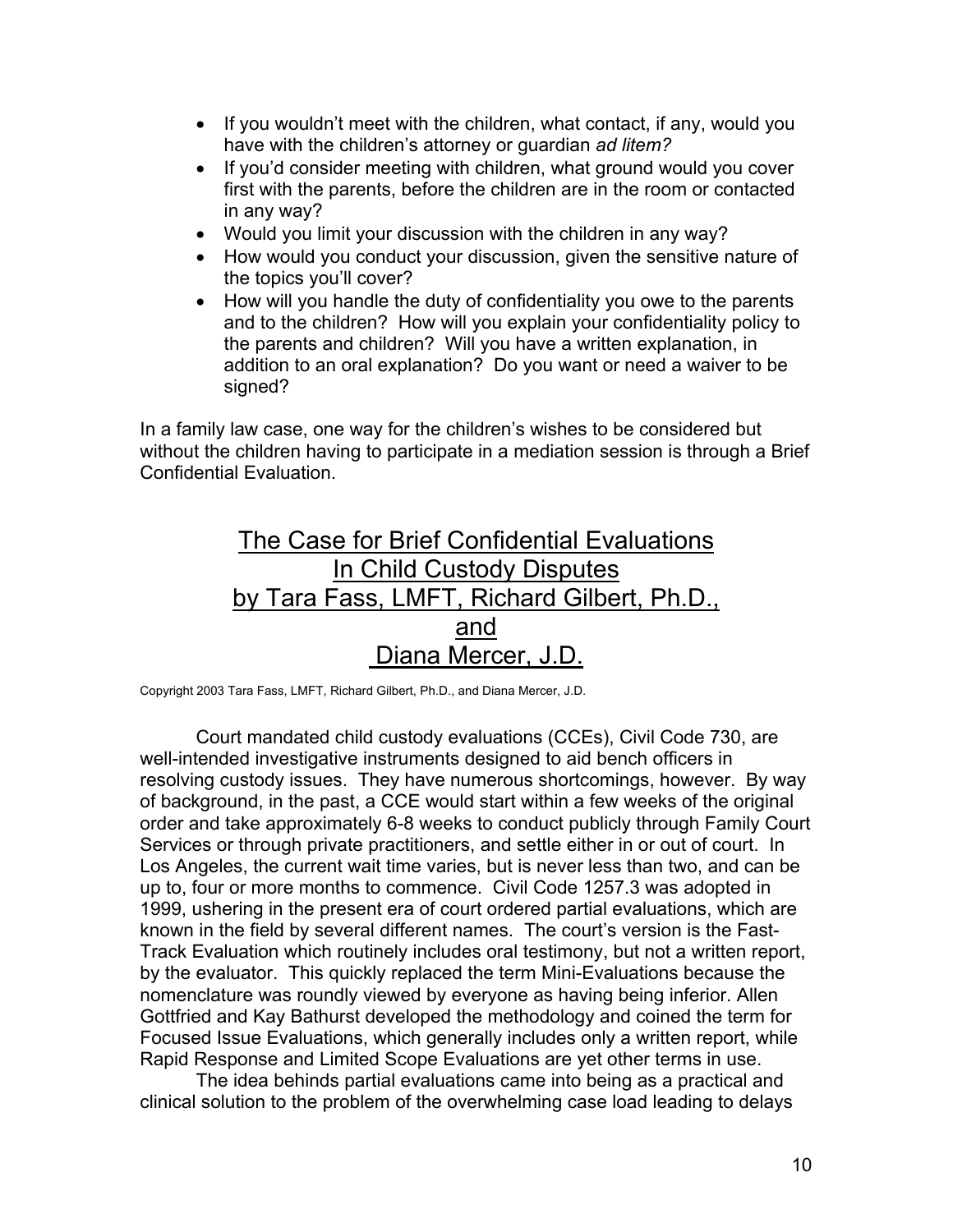in decision making as well as the fact that some CCE's involved non-clinical parents and specific, time-sensitive issues such as whether or not overnights should be granted to the non-custodial parent of an infant, where a child would go to school or would a child be allowed to move-away from the legal jurisdiction. The goal was for these shorter evaluations to be completed and heard within one or two weeks of the initial court order requesting it. Ironically, these instruments are also in such high demand that the waiting time in court to start the fast-track evaluations is as long, or longer, than what used to be the optimal timeframe for conducting the full CCE. Paradoxically, approximately a quarter of all court generated fast-track evaluations recommend full evaluations as part of the evaluator's testimony and recommendation.

Additionally, for some time now it has been recognized that all too often, an unintended consequence of the full and partial CCEs has been that the evaluative process, in itself, not only prolongs the time and money spent in court, but also adds to the despair and dysfunction families experience as they struggle to heal and regain stability post-separation. The conventional wisdom increasingly is that court-ordered processes have become iatragenic to divided families, meaning that the 'cure' worsens the 'condition.' A by-product, or dual purpose, of the partial CCE's was the hope it would address the harsh reality that the family court system needed to find ways to speed up its work because it could not increase its capacity fast enough to keep up with the burgeoning case load and that many cases bound for a CCE were not clinical type cases. The increasing awareness is that while these newer instruments are clinically and legally interesting in terms of approaching divided family issues, the problem remains that it takes place within the system that appears to be not only iatragenic, but collapsing under its own weight, particularly in light of today's looming budget deficits.

This is why the promise and purpose of mediation, which is to resolve disputes by means other than litigation, has been the best idea in family law for the last twenty years. It is true though, that at times, couples involved in mediation find themselves deadlocked regarding important issues of custody and/or visitation. In response, one or both parties may wonder what the disposition of these issues might be if they were litigated rather than resolved through mediation. Forrest Mosten in his textbook, The Complete Guide to Mediation (1997), proposes the use of a hybrid mini-evaluation, called the Confidential Mini Evaluation. We propose calling this new and promising tool in the field of mediation a Brief Confidential Evaluation (BCE) because it highlights the brevity and confidentiality of this instrument. From an attorney's and a client's perspective a BCE has a number of significant advantages over courtordered custody evaluations.

First there is the issue of confidentiality: BCEs are private and discreet, whereas, in contrast, court-ordered custody evaluations are conducted in a public forum. Privacy is particularly important if your client has a high-profile or engages in an eccentric or questionable lifestyle. No portion of the BCE would be admissible as evidence in court and the evaluator could never be called as an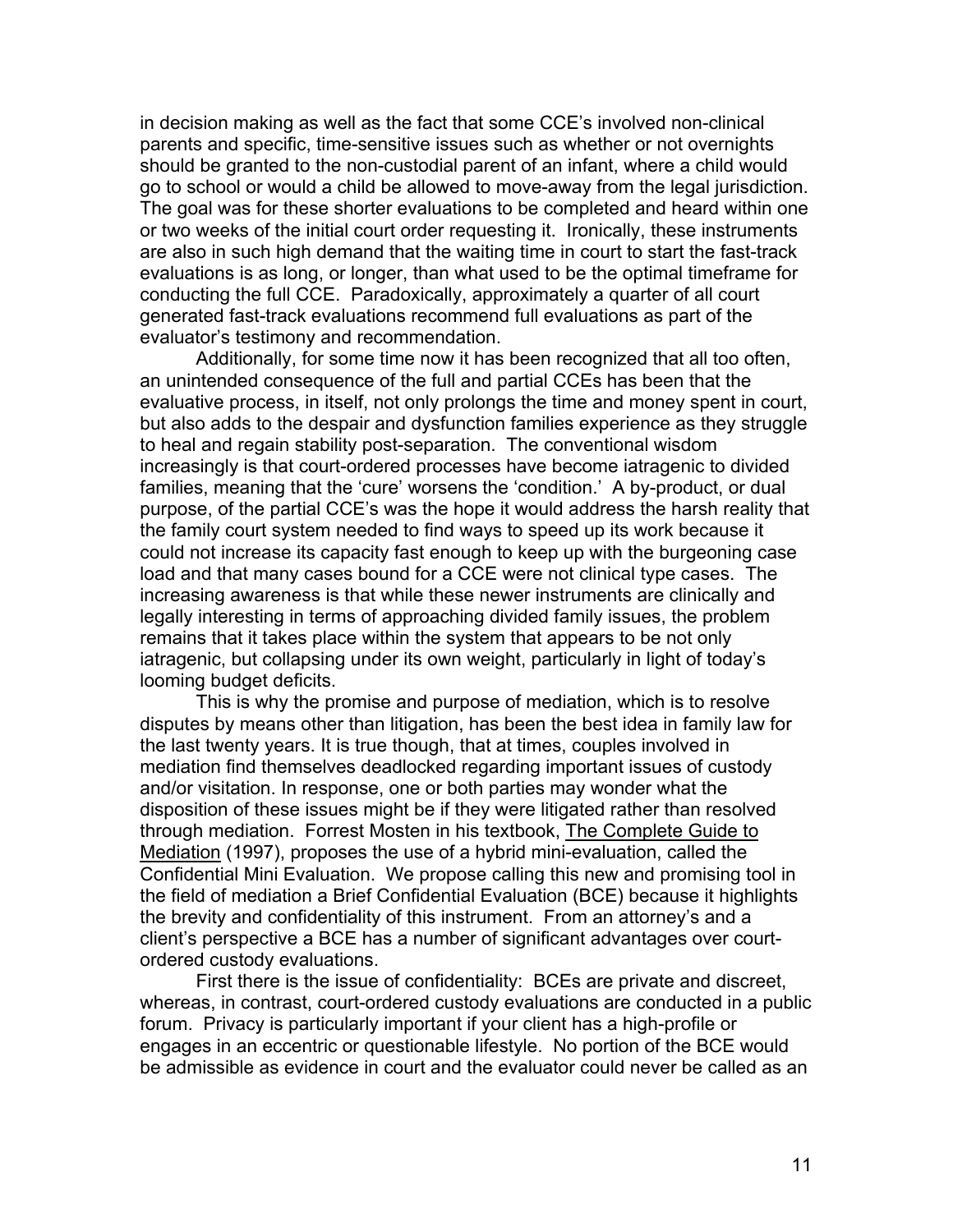expert witness in the case. The BCE could be seen as an excellent discovery technique and could reduce the risk of miscalculating your client's ability to "win."

Second, you and your client define the parameters, the timing, whether or not there is a written report and if collaterals or the children are interviewed. Unless there is a compelling need that is endorsed by both parties, the child or children who are the subject of the dispute are not included in the BCE. While information obtained from the child or children is always included in a courtordered evaluation, and can be helpful and important, BCEs make every effort to shield the child or children in question from the stress and loyalty issues often generated by a formal custody evaluation.

By having a BCE, conducted by an evaluator with experience in courtordered evaluations, the parties can learn the process, and likely outcome, of a litigated approach to the contested custody issues without having to go to court or leave the mediation process behind. In many cases, the knowledge derived from the BCE can help break the existing impasse and increase the likelihood of finding a mediated solution to the relevant issues. In this way, the parties can avoid the considerable time commitment, cost, stress and exposure involved in pursuing a court action. If nothing else, perhaps the parties can gain a perspective on their situation that had not previously occurred to them.

Even if the mediator has a sense what the root causes of contested issues might be, in order not to develop and dual relationship and to maintain neutrality, the mediator cannot deliver such insights or information. Besides, most mediators in family law are not child development specialists informed of the current research in child development and divorce-related issues. In choosing an evaluator, the parties must be confident that great value is placed on conducting evaluations which are fair and impartial toward each party, respect the value of both parent-child relationships, and maintain a consistent focus on the best interests of the child or children that are the subject of the evaluation.

Added value to the BCE, and congruent with one of the fundamental values of mediation, is that to the extent possible, the parties should be selfdetermining. For instance, if one of the recommendations is for one or both parents to have therapy or parenting classes, if the parties can grasp the wisdom of those recommendations they can maintain face and pride by voluntarily entering into treatment, without having to be ordered, and not risking tainting the treatment or the mediation. The attorney has strengthened the case by having more manageable as well as more presentable clients. If the case were to litigate, the evaluative process would have to start over, though there could be an opportunity to mediate after the BCE and before court.

 Thirdly, BCEs offer rapid results at a lower cost than a full CCE. The entire BCE, from the initial interviews with each party to the communication of findings and recommendations, can be completed in one to two weeks, based upon the availability of the parties. This is in contrast to court-ordered custody evaluations which often take six months or more from the time the evaluation is ordered to the submission of findings and can be extremely expensive, often costing seven or eight thousand dollars or more, without any guarantee of the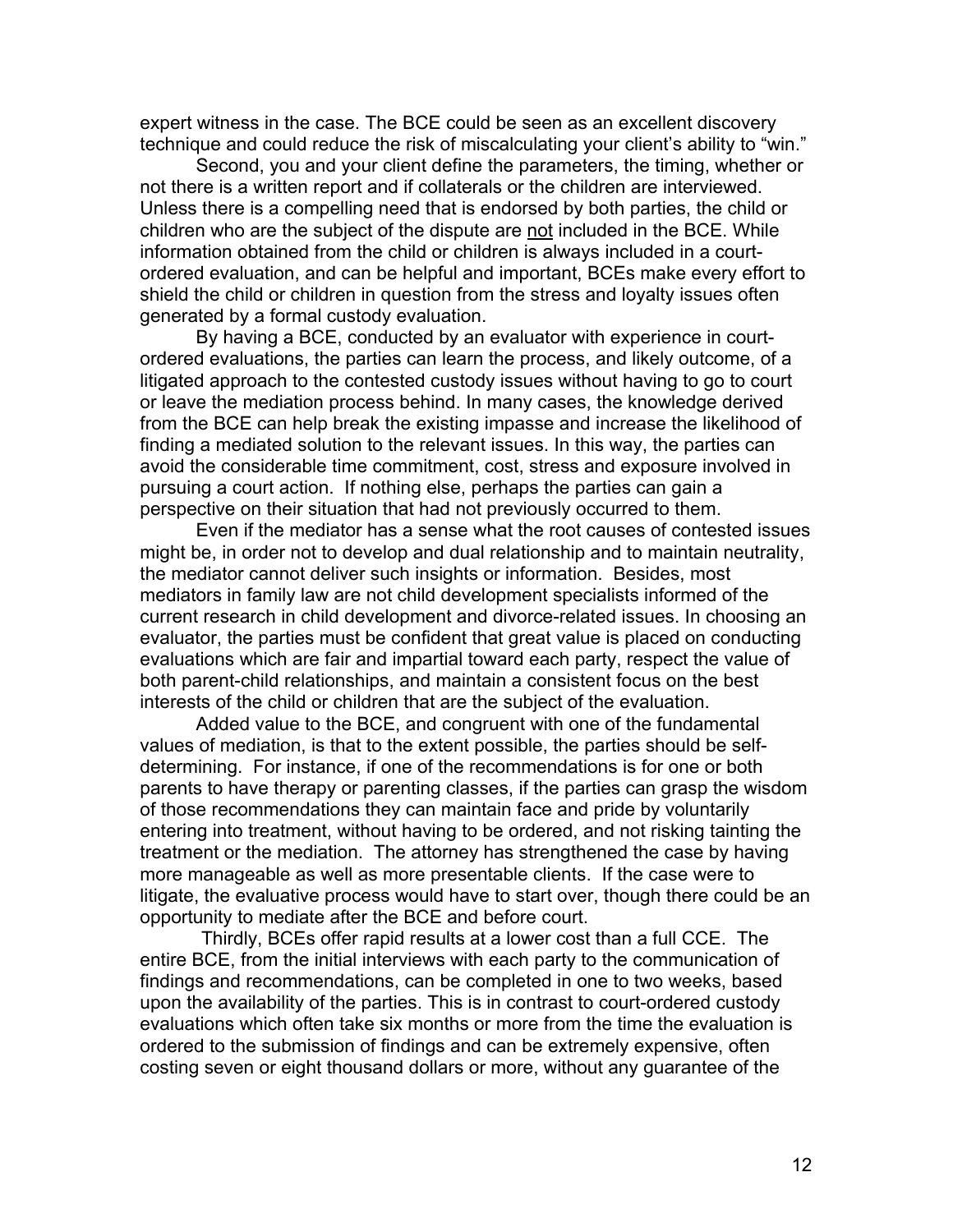final expense. Because it is customary to bill full evaluation services on an hourly basis, the parties are unaware at the outset what the eventual cost will be.

In contrast to the BCE, there is a fixed cost for 10 hours of service, generally in the ballpark of \$2750. This cost covers all interviews with the parties and collateral contacts, administrative expenses incurred by the evaluator, time spent reviewing the parties' questionnaires and any written materials, as well as a feedback session to go over the findings and recommendations with their mediation team. Thus, BCEs avoid having the parties go through a protracted period of stress and contention while having the child or children remain in a custody and/or visitation arrangement for an extended time that may not be in their best interests.

The steps leading to a BCE are simple and straightforward. After a divorcing couple decides to initiate a BCE, each party is sent a questionnaire to fill out. The questionnaire asks them to provide information regarding their personal, family, and marital history, their perceptions of the child or children's developmental needs, and their views regarding the most desirable custody or visitation arrangements. In addition, parents are asked to provide contact information for important collateral relationships in the child or children's lives (e.g., a nanny or other important, substitute-care provider; a pediatrician; a teacher; a therapist, etc.) and release granting approval for the evaluator to speak with these individuals.

 After completing the questionnaire and collateral contact information, the parties forward their written materials to the evaluator along with full payment for the evaluation. The evaluator will then contact each party and arrange initial, individual meetings. The purpose of the initial interviews is to review, clarify, and expand upon the information provided in the written materials. The initial interviews generally take about 1.5 to 2 hours each. After the initial interviews, the evaluator will conduct telephone interviews with relevant collateral contacts and then arrange an hour-long follow-up interview with each party, including the children, if the parents agree that is necessary. Finally, the evaluator will organize the findings and recommendations of the evaluation and arrange a conjoint meeting with the parties and the mediation team to orally communicate the results.

#### **Time Estimates for Steps in a BCE**

| <b>TASK</b><br><b>ESTIMATE</b>                       | TIME             |
|------------------------------------------------------|------------------|
|                                                      |                  |
| <b>Reviews Questionnaires/Written Materials</b>      | 1 hour           |
| Initial Interviews with each party                   | 4 hours          |
| <b>Telephone Interviews with Collateral Contacts</b> | 1.5 hours        |
| Telephone Follow-up Interviews with each party       | <b>1.5 hours</b> |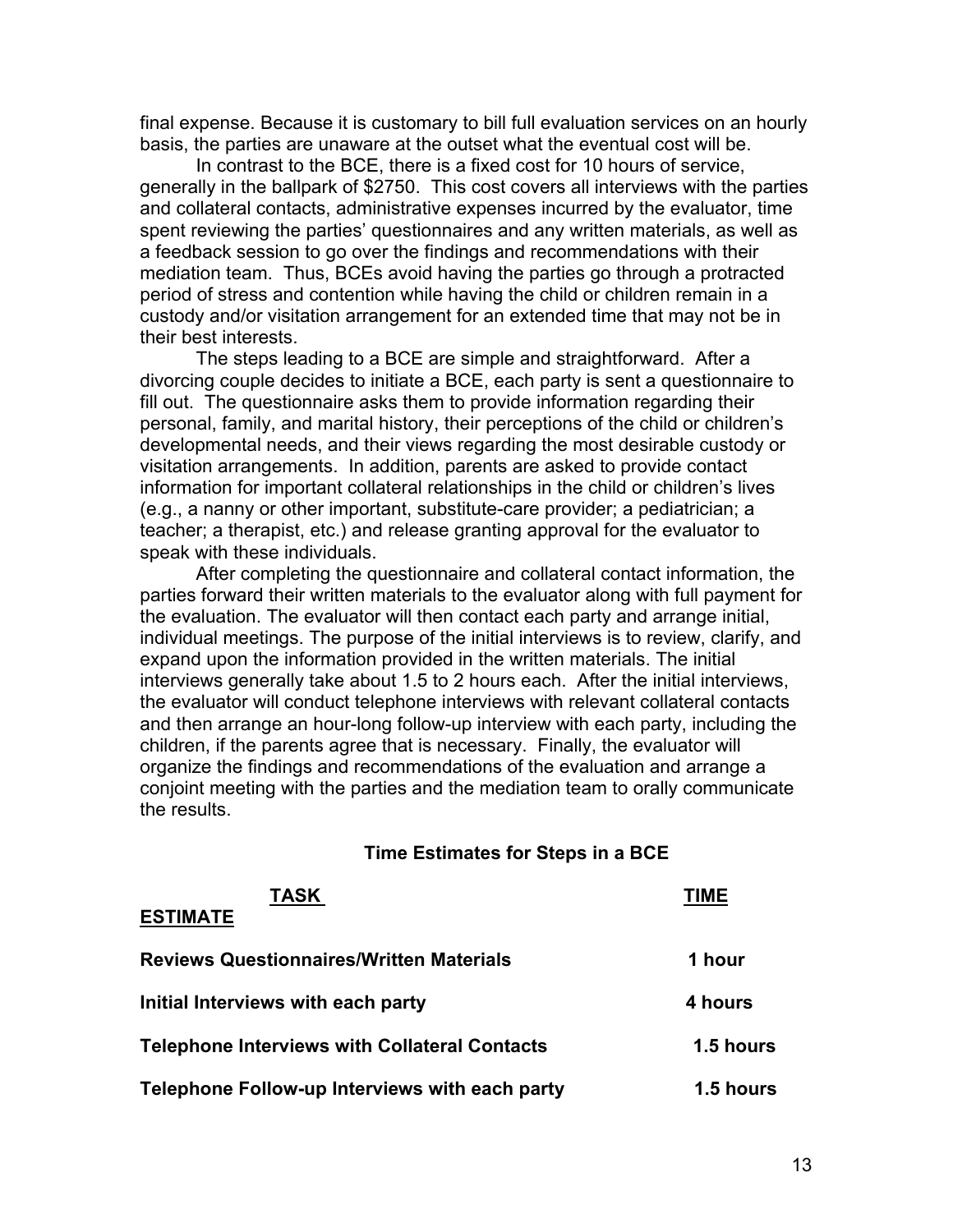**Organization of Findings/Preparation for Feedback Session 1 hour** 

**Feedback Session with the Mediation Team 1 hour** 

**Total 10 hours** 

#### **F. ADR as a therapeutic process vs. therapy itself**

The discussion of the therapeutic elements of mediation *versus* how therapy differs from mediation could be the focus of an entire presentation. What follows is a brief overview.

In the therapeutic literature, one of the hottest topics is that of *intersubjectivity* and a *relational approach* to understanding therapeutic change. According to Stuart Perlman, Ph.D. (2003):

 "In my view, the terms describe an assumption – that therapeutic interchange occurs within the context that includes two separate, mutually interacting subjectivities. Within the context, I am always interested in the nature of the patient's inner world, but assume my *knowledge* and *feeling*  about the patient to be inextricably linked to the patient's experience of me. This mutual embeddedness is so complex that I cannot, in fact, ever "know" that I am "right." My subjectivity describes the omnipresence of my own personal reactions, thoughts, and feeling states. It is inevitably reactive to the patient and also reflective of my own self-state at any particular moment. These concepts are implicit to a variety of relational theories (see, *e.g*. Mitchell, 1988, Hoffman, 1991; Stolorow, Atwood and Brandchaft 1992 Stolorow, 1995)."

Inter-subjectivity speaks to the mutual shaping that transpires in the relational bonds between human beings that is the basis for all outcomes, positive or negative. An example might be that of a distraught infant who, in arching his back and looking away, is communicating very specific information. Instead of attempting to override the behavior and turn the infant back to face the parent by pulling on the baby's arm, the parent able to "read" this infant's disregulated behavior may react very differently. She (or he) would look a quarter turn away from the baby while using a soft tone of voice to calm him down and woo him back, and if possible not touching the infant at all while doing this. Intersubjectivity occurs when the parent's acknowledgment that the child is overwhelmed is counter-balanced with the parent's need for an expedient outcome. The parent's desire for the child to go into the carseat does not override the infant being overwhelmed and the child's need to return to the relationship on a different timeline and in a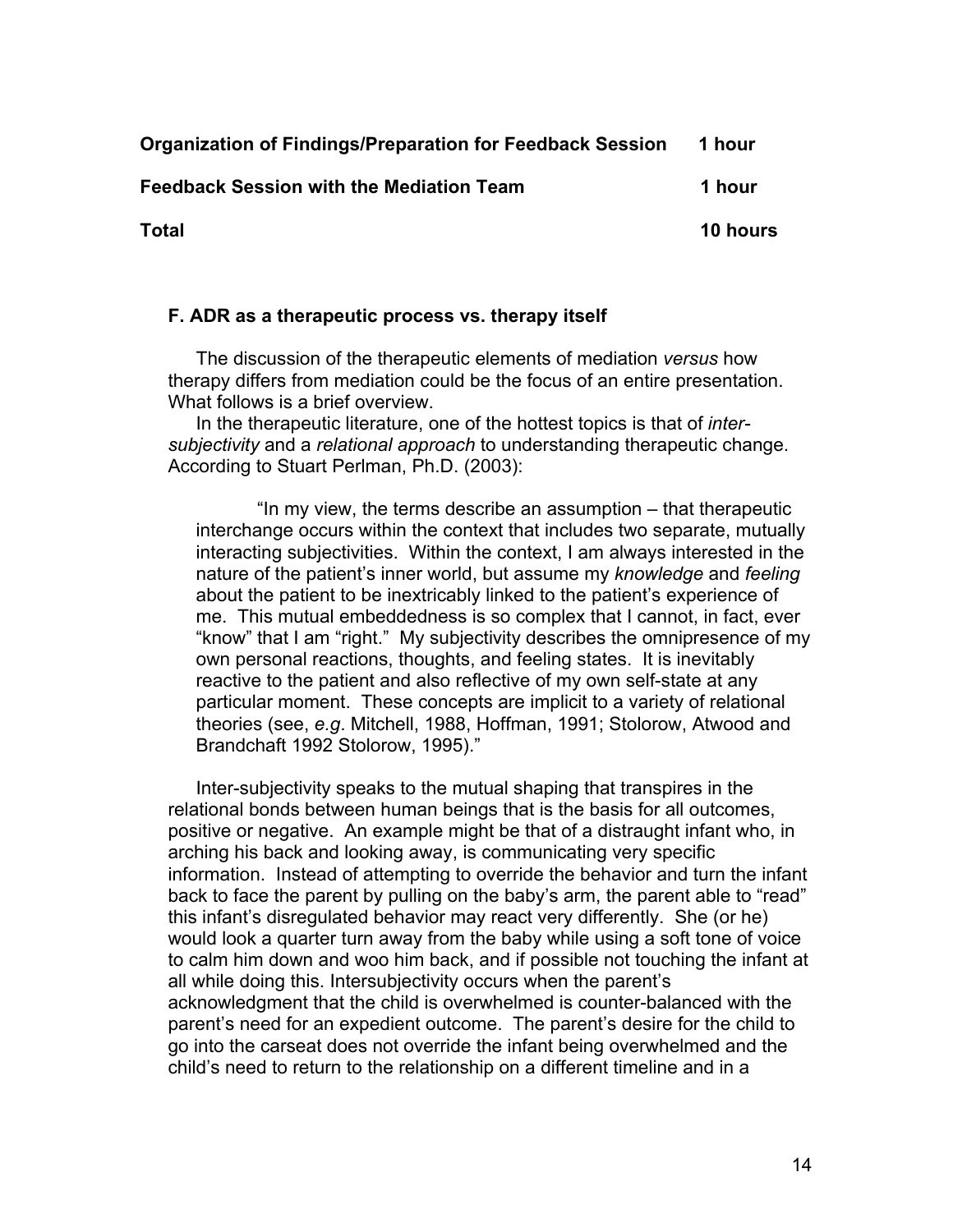different manner than the parent has in mind. It's a way of *cultivating your influence*, rather than imposing your will.

In terms of mediation, it may be that a financial settlement is being discussed and one client develops a lost, faraway, blank look on her face. The mediator notices this non-verbal behavior and comments on it by verbally checking in to see what the client is experiencing before continuing the discussion. Intersubjectivity is the willingness of the mediator to tune into and act upon an understanding which the mediator has formed based on his or her sensitivity to micro-expressions as well as verbal cues in forming a bond with the client as a way of advancing the mediation agenda.

This mutual shaping occurs through the process of developing rapport, understanding, connectivity and empathy. Engaging with our clients in this way we become what we call the *'empathetic guide.'* We attempt to do this while maintaining neutrality and without over-stimulating or further disregulating the clients. In the example of the baby above, though we might need to strap the baby into a car seat, the effort should be directed towards calming the baby down first to complete that task without forcing the child so quickly, hoping to distract the infant with a car ride. In so doing, we cultivate an innate understanding with the child that he or she can trust our intentions to meet the his or her needs the next time a situation like this occurs, even if our means of doing so are not obvious to the child. In the case with the mediation client, the idea is to stay on track with the client's individual pace and to understand how and when a client becomes overwhelmed so that we can better address their concerns in order to move through the mediation process and build the foundation for a strong agreement.

This is the standard we strive for in all the various phases of building a relationship with and dealing with mediation clients. While becoming the *'empathetic guide'* is the goal, we also realize the boundaries of that role within the mediation context. It is our responsibility to make the process as therapeutic as possible *without* confusing a therapeutic approach to mediation with therapy itself.

For example, in our work with mediating the entire divorce, a couple might learn how to communicate better, and be given tips directly tailored to their situation to better insure their respective messages are heard. This is where the therapeutic element of mediation would likely end. In therapy, however, a couple with communication problems might also explore how their family of origin dynamics have lead to the problematic behaviors and attitudes that impinge upon their communication.

#### **G. Product vs. process, and pacing a case**

Essentially, product vs. process is about giving clients what they ask for *and* what they need in a timely fashion. Oftentimes clients profess they that to work quickly through the agreement without getting into the underlying emotional issues, yet are then uncomfortable if they reach an agreement more quickly than they'd anticipated. Or, more commonly, it becomes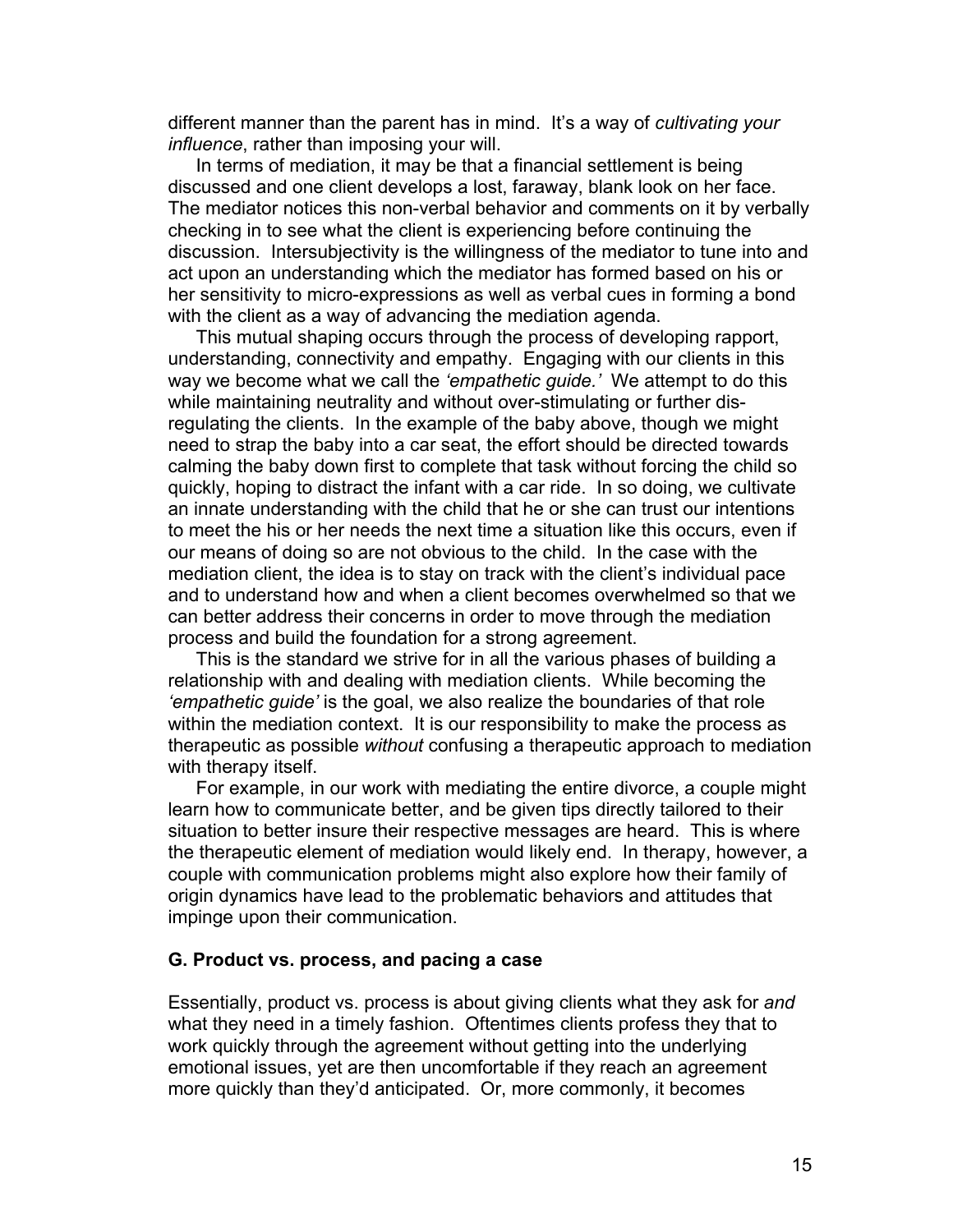obvious that the impasses are generated precisely by the unexpressed, awkward and often painful material that is imbued with unresolved dramatic, even traumatizing, feelings.

While the application of "product vs. process" is most obvious in a family law case, an individual's unresolved emotional issues surrounding a negotiated agreement aren't limited to family law. Accident cases involving severe, lasting injuries or financial hardship, dissolution of business partnerships, neighbor disputes, malpractice claims, criminal victim/offender matters, and even the shame of being involved in a collections lawsuit can stir feelings in even the most stoic individual.

Often it helps to make the mediator's quandary transparent. For example, the mediator might say, "I've been instructed by you that there are only 3 hours to spend in this session, and you want to leave with an agreement on every issue. I want to help you accomplish what you've set as your goal, yet here we are spending time talking about your interpersonal dynamic and past arguments. I think it might be helpful if we dedicated some time to talking about the emotional issues that are making it hard to get to the business you've told me is important to resolve. What do you think?"

In a counter-intuitive fashion, slowing the discussion down to talk about these "non-business" issues actually speeds up the process, eliminating some of the checkmates and standoffs, arguments and outbursts and the more subtle forms of sabotage that can derail a mediation session. It's a version of "taking the temperature" in the mediation room. Being transparent about the mediation process, checking with each of the clients (and representatives) about the pacing of the case, and articulating deadlines (both real and selfimposed) can help keep the psychological agreement process from being derailed by the legal agreement process, and *vice versa.* 

It is the job of the seasoned mediator through case management to regulate the flow of difficult subject matter to know when to slow down to attend to the process that then clears the path to proceed in a sound way with the taskoriented business of building the agreement.

#### **H. Maintaining confidentiality and other ethical pitfalls**

Confidentiality protocols that are unique to your profession or office need to be articulated to the clients. This should be done clearly, and in writing.

For example, in our practice, we maintain that all caucuses are confidential unless we are permitted by the party in the caucus to reveal information to the other party. The opposite policy may be just as useful and valid (*i.e.,*  caucuses are not confidential), but whatever policy you establish must be discussed with the clients before confidentiality becomes an issue.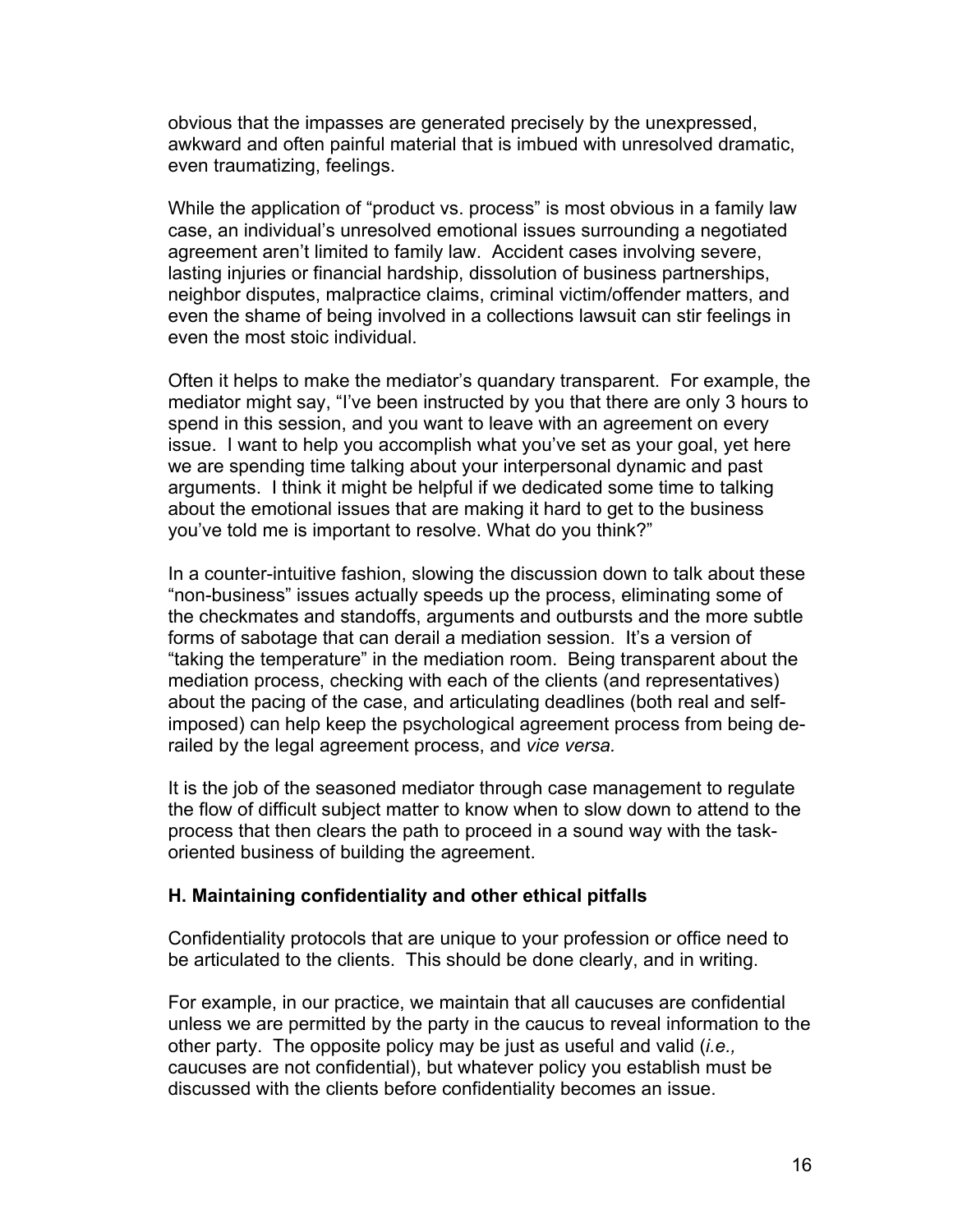Mandatory reporters also need to be clear, even if they think clients already understand, about their requirements to report suspected child, elder or dependent adult abuse, clear and present danger to another person, and so forth.

As part of our opening session, we also discuss what documents that we anticipate that clients will share with other persons, and with whom. Typically, clients will want to take their mediation summary letters and any legal papers we've prepared to their attorneys, therapists or accountants. As part of our initial discussion, we'll articulate that we anticipate this. But do clients want to share information with others, such as family and friends? Dealing with these questions in advance is important.

In order for our office to send copies of mediation summary letters to anyone other than the parties or their attorneys who are present at the session, or court papers, we require a release:

Date: October \_\_\_\_\_\_\_\_ 2004

**Client** Client Client

RE: Release of Information

We hereby grant permission for our mediators, Tara Fass, LMFT, and Diana Mercer, Esq., of Peace Talks Mediation Services, to discuss our mediation sessions, positions, the mediator's opinion, our discussions and issues with our lawyers, and to release any and all documents in their files to:

| Attorney for _____________:  |
|------------------------------|
| Name:                        |
| Address:                     |
| Telephone/Fax:               |
| Attorney for ______________: |
| Name:                        |
| Address:                     |

Telephone/Fax:

We realize that this Release means that the content of our mediation sessions is no longer confidential between ourselves and our mediator, and that we are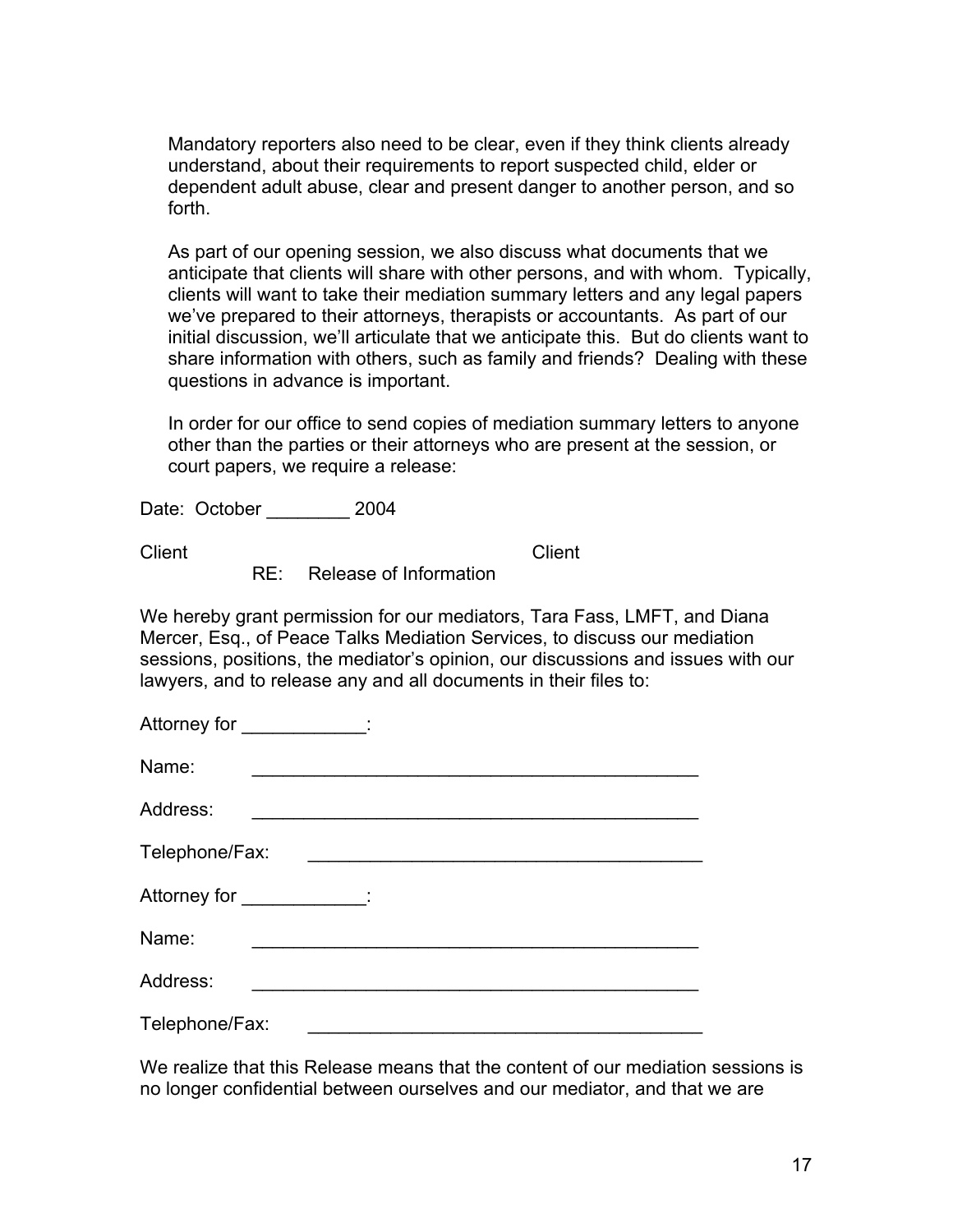waiving the confidentiality provided by law to the mediation process as it may otherwise have applied to our attorneys. We realize that the information revealed by our mediator may concern both ourselves as well as the other party in mediation, as well as the dynamics between us. Failure of one party to sign this release means that the mediator may not discuss our case with either of our attorneys, for we both must waive the privilege in order to permit our mediator to discuss our case with our attorneys.

We agree to indemnify and hold our mediator harmless on any damages of any nature, which result due to this release of information, which we are permitting. We agree that we are jointly and severally liable for the charges for the mediator's time which result based on these discussions, and agree that these charges will be billed according to our Agreement to Mediate.

| <b>Client Name</b><br>Date: |                            | <b>Client Name</b><br>Date: |               |
|-----------------------------|----------------------------|-----------------------------|---------------|
| OR:                         |                            |                             |               |
| Date:                       |                            |                             |               |
| <b>Client</b>               |                            |                             | <b>Client</b> |
|                             | RE: Release of Information |                             |               |

We hereby grant permission for our mediators, Tara Fass, LMFT, and Diana Mercer, Esq., of Peace Talks Mediation Services, to request copies of the court papers which have been filed in court on our behalf, as well as financial disclosures which have been or will be exchanged as part of the disclosure process in our divorce.

| Name:          |
|----------------|
| Address:       |
| Telephone/Fax: |
|                |
| Name:          |
| Address:       |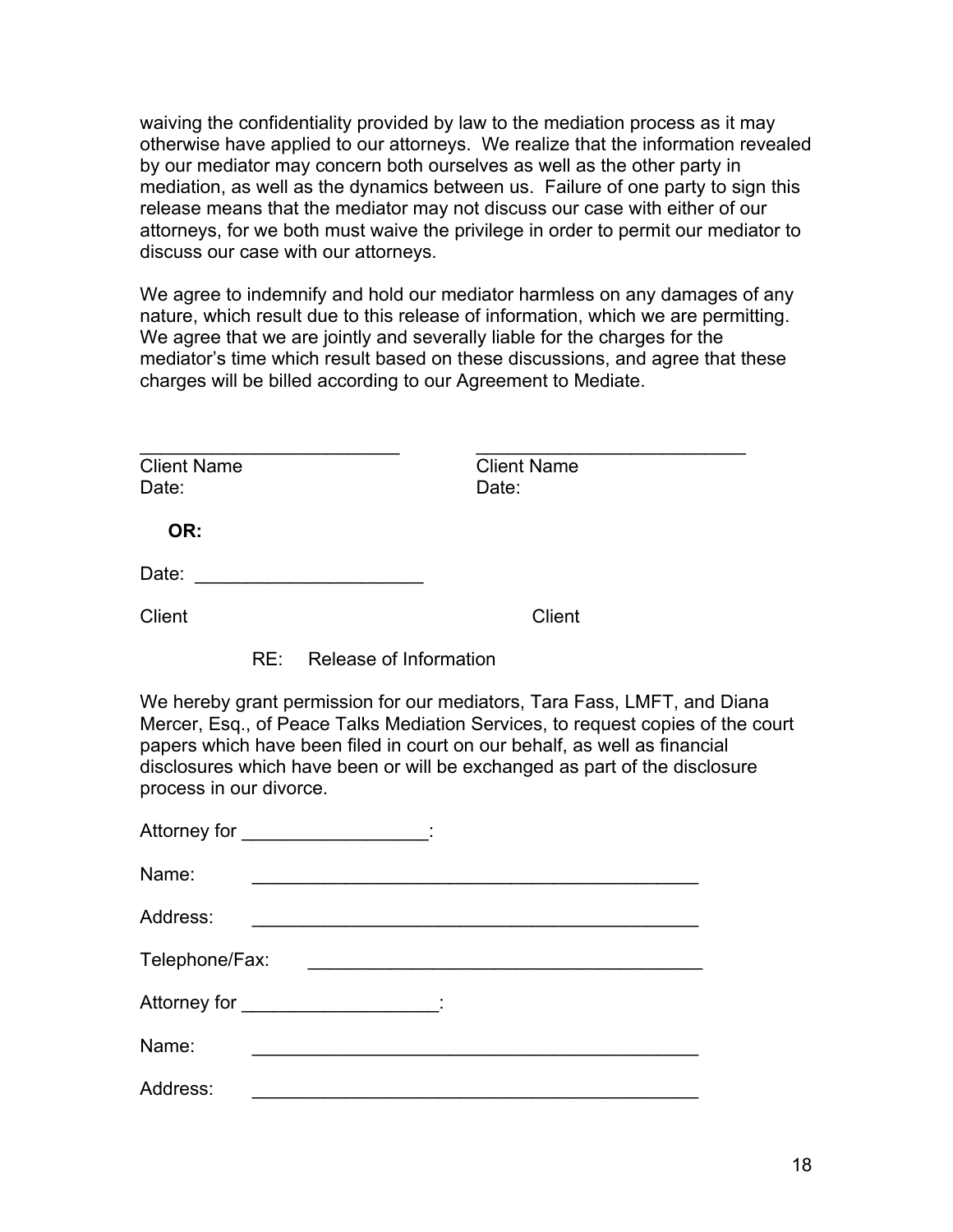Telephone/Fax:

| Client | <b>Client</b> |  |
|--------|---------------|--|
| Date:  | Date:         |  |

#### **I. Using caucuses and separate appointments**

There are pros and cons to using caucuses and separate appointments as part of your case management.

Whether and when to use caucuses is the subject of much discussion among mediators. Some mediators use only joint sessions, some begin in joint session but leave the option of caucusing open, and other mediators begin mediations with individual sessions/separate appointments (like a caucus) and only after the mediator has met with all parties individually will the parties and mediator meet in joint sessions.

The civil mediation model typically uses caucuses either from the beginning, with the parties always separated, or after a very short joint session that simply outlines the facts of the case. Family mediations often minimize the use of caucuses, yet caucuses can be a very useful part of the family mediation process as well.

For the purposes of this section, we'll use the word "caucus" to mean both an individual session within a joint mediation session as well as an individual appointment scheduled by a client when no joint session is scheduled.

Christopher Moore has articulated some of the reasons and benefits of using caucuses as outlined in his book, *The Mediation Process* (Wiley/Jossey-Bass, 2003):

**Caucuses** Adapted from Christopher Moore's *The Mediation Process* (Wiley-Jossey Bass 2003)

Internal dynamics, which may make caucuses helpful:

- Problems with the relationships between the parties or within a team
- Problems with the negotiation process
- Problems with the substantive issues under discussion

Other useful features of caucusing:

• Provides parties with a break if joint session is too intense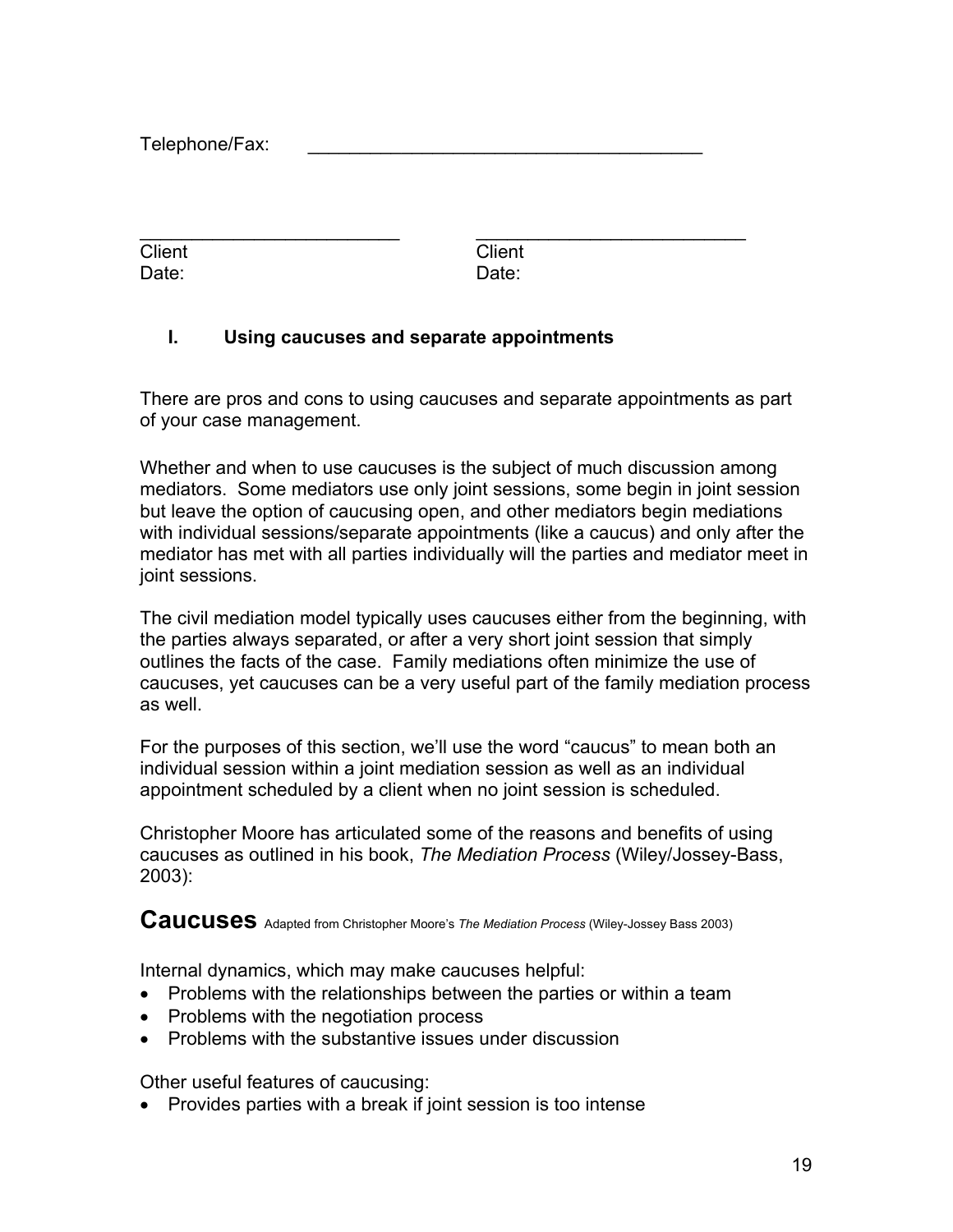- Refocus the motivation of the parties on why a settlement is important and the alternatives to a negotiated settlement (you can ask a lawyer in front of the client what the weak parts of the case are)
- Reality testing
- Act as a sounding board
- BATNA
- Uncover confidential information that may not be revealed in joint sessions
- Control communications of parties and help them focus, helps eliminate emotions when you separate them
- Educate an inexperienced disputant about negotiation procedures or dynamics
- Prevent a party from making premature concessions or commitments
- Moving a party off an untenable or hard-line position
- Develop a single-text negotiating document when parties too numerous, issues too complex, or emotions too heated for face-to-face encounters
- Develop settlement alternatives in an environment that separates the process of generating options from that of evaluation
- Determine if an acceptable bargaining range has been established (or create one)
- Design proposals or offers that will be later brought to joint session
- Test the acceptability of one party's proposal by presenting the offer to the other party as an option generated by the mediator rather than opposing party
- Make appeals to common principles or goals
- Express your own perceptions of the situation and maybe make settlement suggestions

Timing, location are both important. Explain at beginning of mediation whether you may use a caucus, and under what circumstances.

If you caucus with one party, always caucus with the other party, too, even if it's short.

Protocol—up to the mediator to do:

- Educating the parties about the technique
- Overcoming resistance of the parties to separate meetings
- Making the transition to the caucus
- Deciding who to caucus with first
- Determining the duration of the caucus
- Determining what is said in the caucus
- Facilitating the return to the joint session

Despite the benefits to be gained from a caucus, however, many family mediators prefer to work without them, or mostly without them. As a family mediator, it's easy for parties to develop a "conspiracy theory" about what is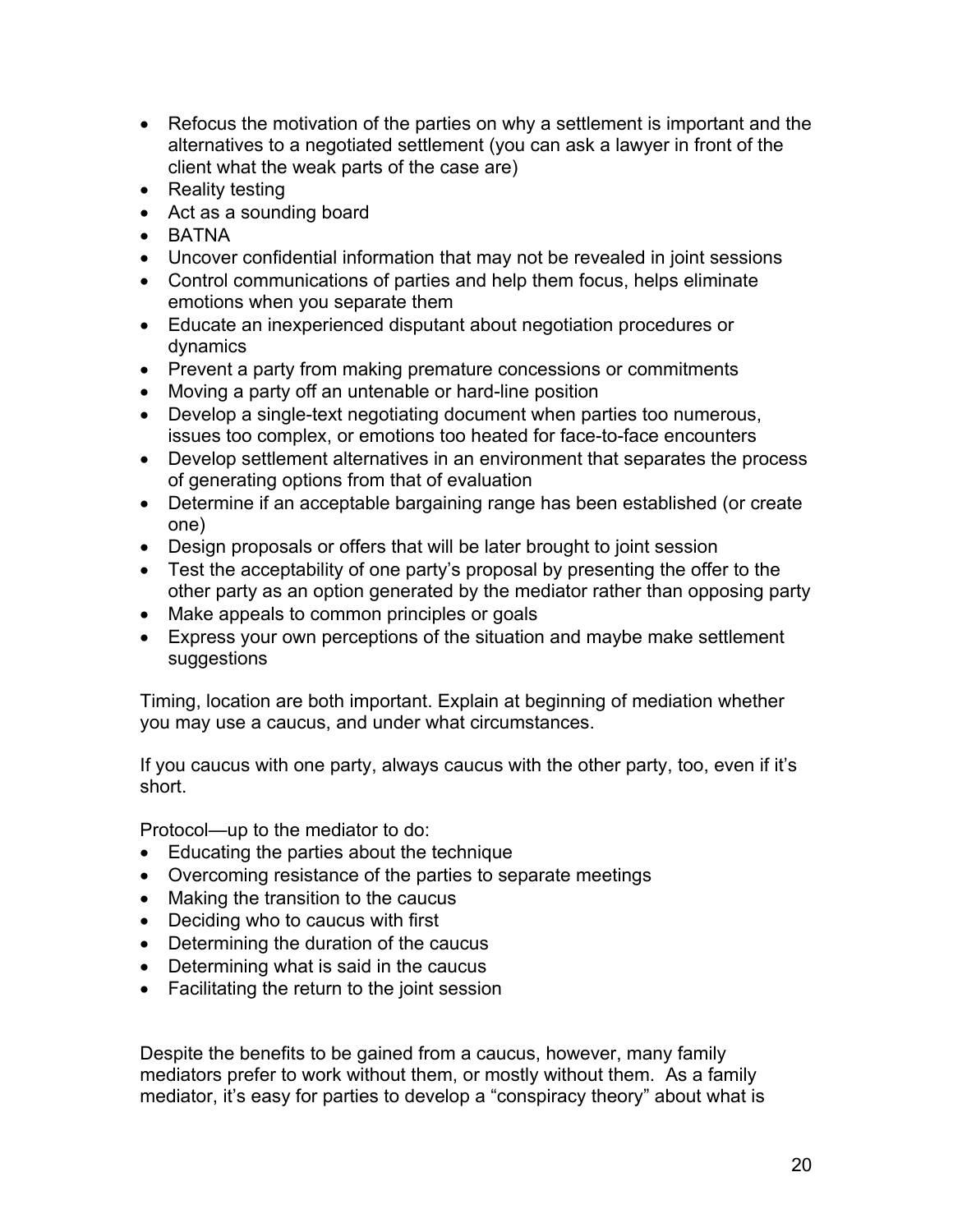happening in a room from which they've been excluded. Using or not using caucuses is not only a matter of the mediator's preference, but also the perceived needs of the parties, and the parties' tolerance for individual appointments, knowing that there will be a time when the mediator is meeting alone with the other party.

Deciding when and how to use caucuses is part of good case management.

# **J. Protocols for domestic violence**

Before deciding whether you'll take domestic violence cases, or victim/offender cases, or any cases involving volatile individuals, for mediation, ask yourself:

- What is "domestic violence" (or other safety-related concerns) and where will you draw the line?
- How will you know when you've got a domestic violence (or safety-related concern) issue in a mediation case?

You'll need to develop your own **Screening Procedures** to make sure you take cases only within your realm of expertise and professional comfort.

We'll use the term "domestic violence" in these materials, but the same screening protocols also apply to any situation involving safety issues or volatile individuals.

There is a wealth of information on how to screen for domestic violence, and this section clearly provides *only* some cursory food for thought on the subject. Be sure you have an adequate screening protocol in place before even considering accepting a domestic violence case, however.

Ways to ask about domestic abuse:

- Tell me about your situation
- Do you feel you can tell the other party what you really want?
- Is there any reason why you and the other party should not sit down to try and work out [any issue]?
- Do you feel comfortable meeting with the other party to discuss these issues?
- Do you have concerns about sitting in the same room as the other party?
- Do you have concerns for your safety?
- Do you have any orders for protection in effect? Have you ever gotten an order of protection?
- Are you afraid of the other party?
- Has the other party ever threatened or hurt you?
- Have you been abused?

Adapted from Family Law Mediation Training (Summer 2001) Domestic Abuse Supplement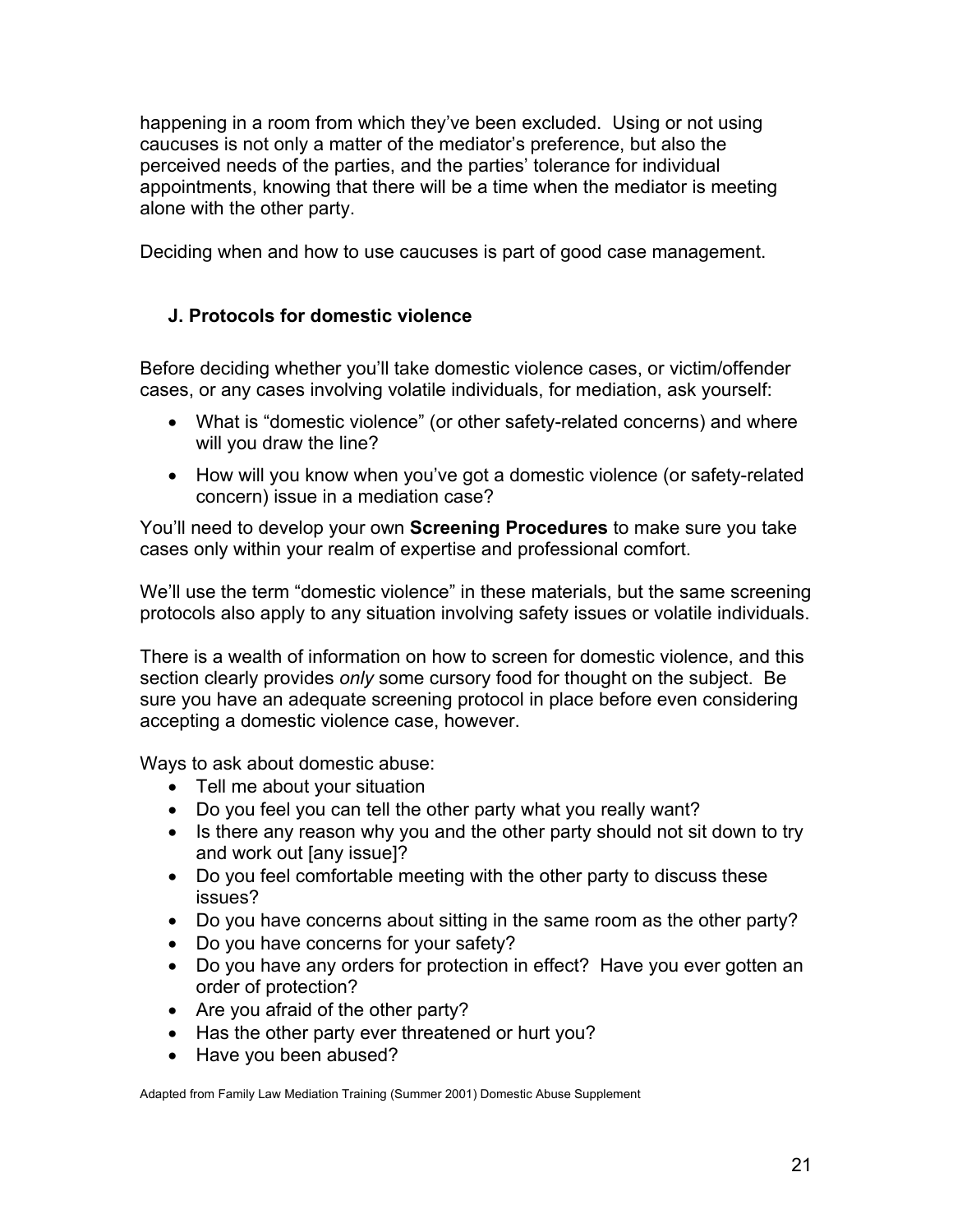For more screening suggestions, there's a great article on www.mediate.com. Search the subject line "domestic violence" for their very thorough article on domestic violence screening.

## **"Red Flags" That Abuse has Occurred in a Relationship**

- 1. Observation of threatening, controlling, intimidating behavior toward one party to the mediation by the other;
- 2. The report or observation of obsessively jealous, possessive, suspicious or accusatory behavior toward one party to the mediation by the other;
- 3. Unusual timidity or fearfulness of a party in mediation. Efforts by a party in mediation to avoid any conflict with the other party, the potential abuser. The party may also dismiss what sounds to you as abusive behavior;
- 4. References to the other party's "anger problem". A suspected victim says that the children don't like to visit the other party;
- 5. A party, the suspected victim, assumes responsibility for the other party's problems, behavior, etc.;
- 6. Physical, social and/or financial isolation of one party by the other (e.g., limiting phone use, travel, contact with friends or family, or access to money);
- 7. Unusual history of injuries—frequency or severity. Often injuries are attributed to "accidents" or "clumsiness";
- 8. Unstable job history of a suspected victim—possibly due to injury or harassment at the workplace by the potential abuser;
- 9. The suspected victim moved out of the house in a hurry, is staying with a friend, has no personal belongings;
- 10. A party is very concerned about confidentiality;
- 11. A party seems anxious or in a hurry;
- 12. Alcohol or drug abuse, along with other red flags.

Adapted from "Recognizing and Working with Domestic Abuse" by Denise Wilder, MSBA Family Law Forum, March 1996, Vol. 8, No. 1

Before you consider taking a domestic violence case for mediation, also consider: What are the risks in mediations where there has been domestic violence between the parties?

- For you lack of sufficient security, personally and for staff in and out of the office before during and after the mediation;
- For them same:
- For the mediation process.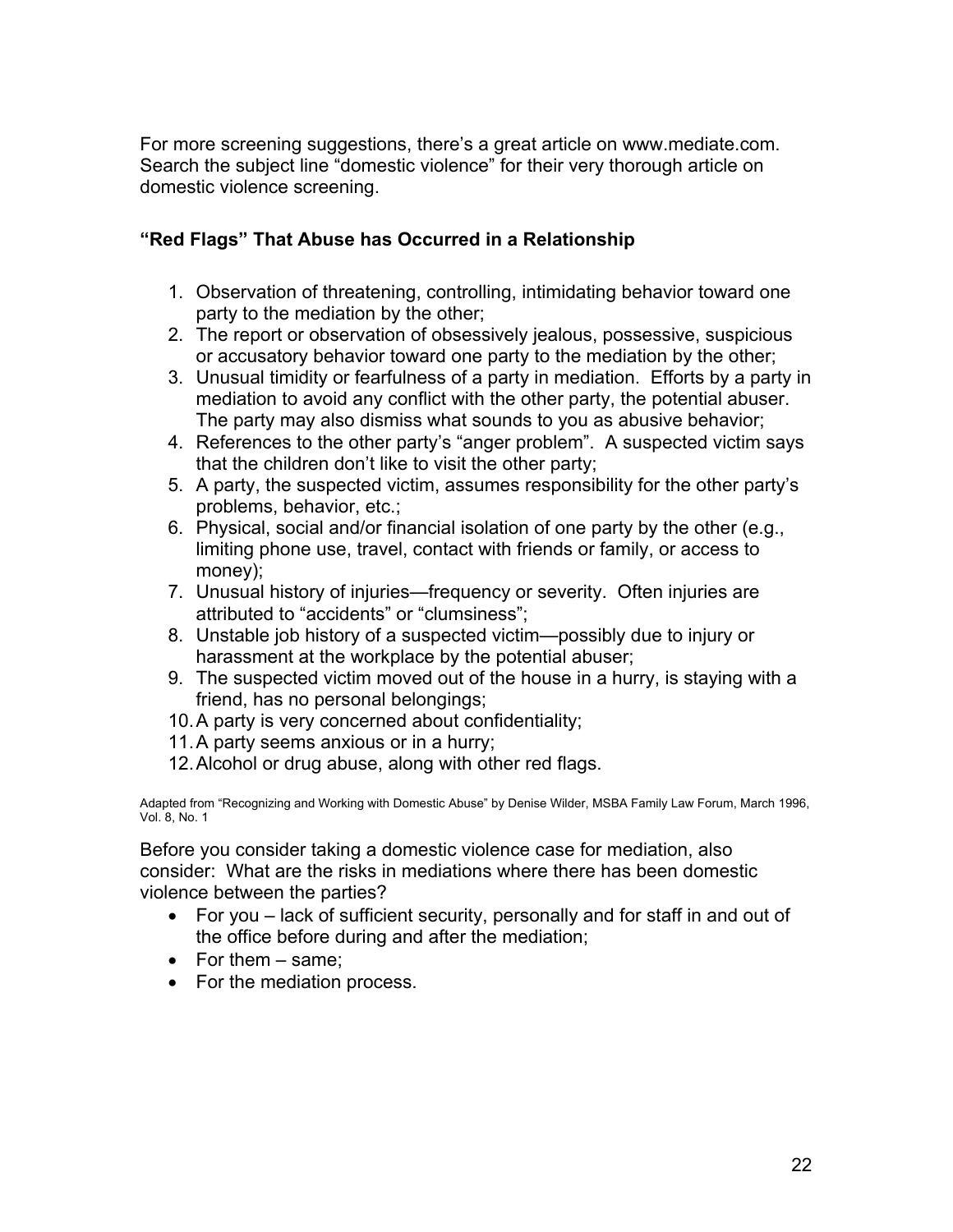**Will you handle mediations in which there has been domestic violence?**  And, will you have a choice? What will you do if you end up with a case in mediation, realizing too late that there has been domestic violence, or more domestic violence than you'd anticipated, based on your initial screening?

There are pros and cons to accepting such cases. But what's in between? And where will your office policy fall?

- No—never appropriate;
- Yes—if the abused party is clear about wanting to mediate;
- Yes—if screening and you feel the abuse wasn't that severe;
- Yes—always, with safeguards.

#### **Also, understand what saying "no" to handling those kinds of mediations may mean:**

- For you and your practice
- For the participants

**If you decide to handle mediations in which there's been domestic violence between the parties, what are some of the issues?** 

# **Safety Planning**

#### **Before Mediation**

- Use screening techniques;
- Be prepared to make referrals if mediation isn't appropriate;
- Make sure mediation session won't violate TRO or Domestic Abuse orders---if the parties still wish to mediate, enter into written agreement & file with court that mediation will not violate "no contact" orders. This agreement protects both sides.

## **During Mediation**

- Only mediate if you're experienced, or better yet, co-mediate with an experienced mediator;
- Use separate waiting areas and stagger arrival and departure times;
- Use an escort or an advocate for the abused party to/from/during the mediation session;
- Invite both parties' attorneys to attend the mediation;
- Use caucuses—and perhaps use them exclusively, never meeting with the parties in the same room;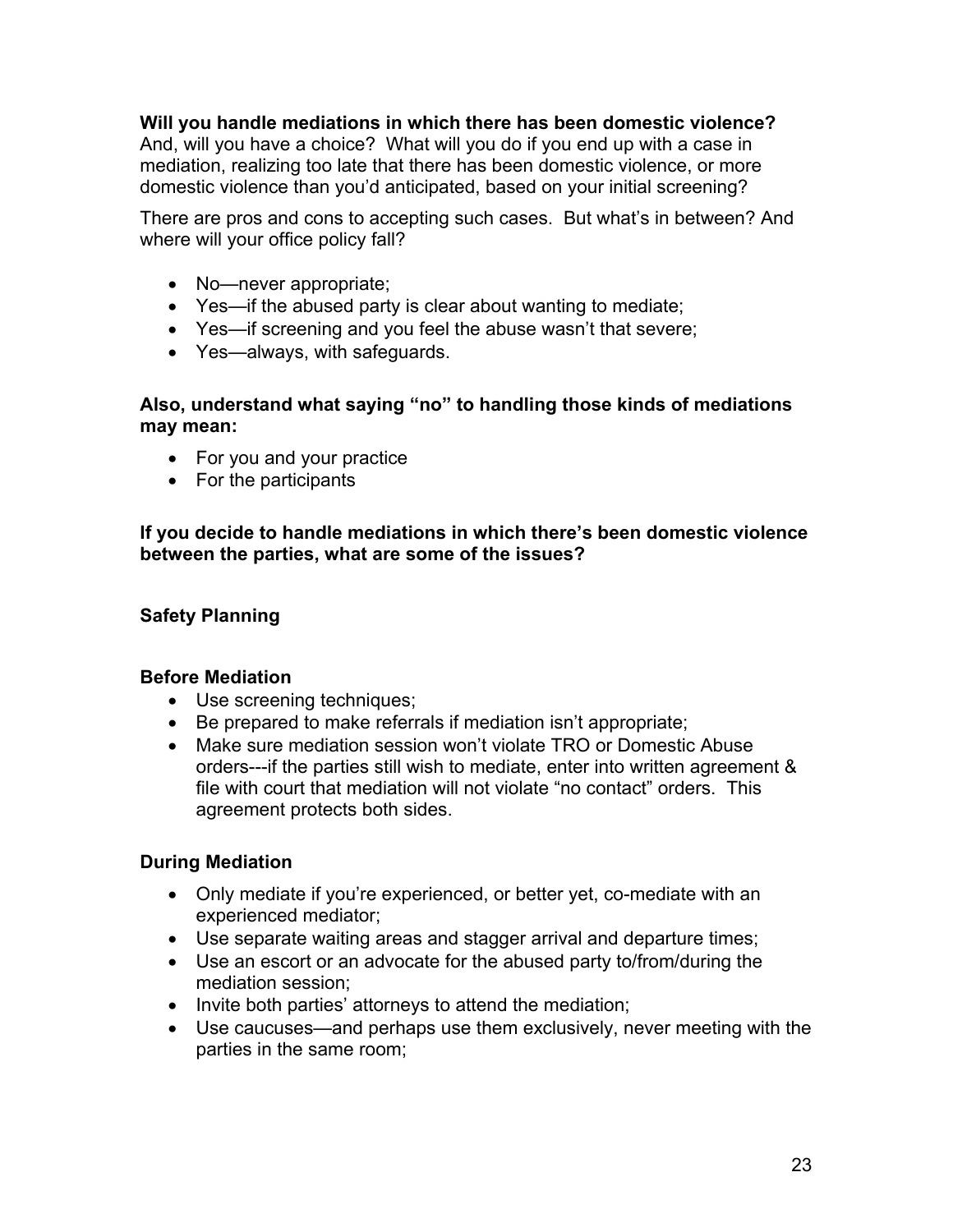- Use ground rules, and let the parties know you can terminate the mediation at any time at your discretion. Put this in your Mediation Agreement;
- Be alert for signs of intimidation;
- Plan the room set up and seating arrangement;
- When you terminate the mediation, stagger departure times; let the abused person leave first, provide an escort;
- Mediate when other people are around in the building;
- Have an "emergency" plan in case abuse arises during the mediation or your physical safety is threatened.

#### **In the Agreement**

- No provisions that require contact between the parties;
- Consider using trial or temporary agreements to see if workable (e.g., supervised visitation with neutral  $3<sup>rd</sup>$  party) with report back time frame to neutrals.

Adapted from Family Law Mediation Training (Summer 2001) Domestic Abuse Supplement

#### **K. Dealing with high conflict cases – as opposed to domestic violence?**

There is a difference between high conflict cases and domestic violence cases. Most domestic violence cases are high conflict, but not every high conflict case involves domestic violence.

Many of the domestic violence protocols may also be useful in high conflict cases. For instance, in cases that involve intense verbal dynamics and emotional manipulation, caucuses and separate appointments may be the best way to manage the tension between the parties as well as to keep to the mediation agenda. Too much conflict in the room may derail even the most settlement-motivated parties.

Be ready to set clear ground rules, and be ready to enforce them. Give the parties input into the ground rules. One example from a previous case: both parties agreed to avoid "mind reading" and putting words in the other party's mouth. A way to phrase this positively would be that everyone speaks for themselves, not the other party, and the mediator will insure that both parties get a chance to speak.

Also be ready with specific interventions in mind. For example, you may wish to set aside time for an Opening Statement or another forum for venting prior to getting started with the session. One way to start without using an opening statement is to take some basic background information from the parties to get them started talking about their situation but in a neutral way. Some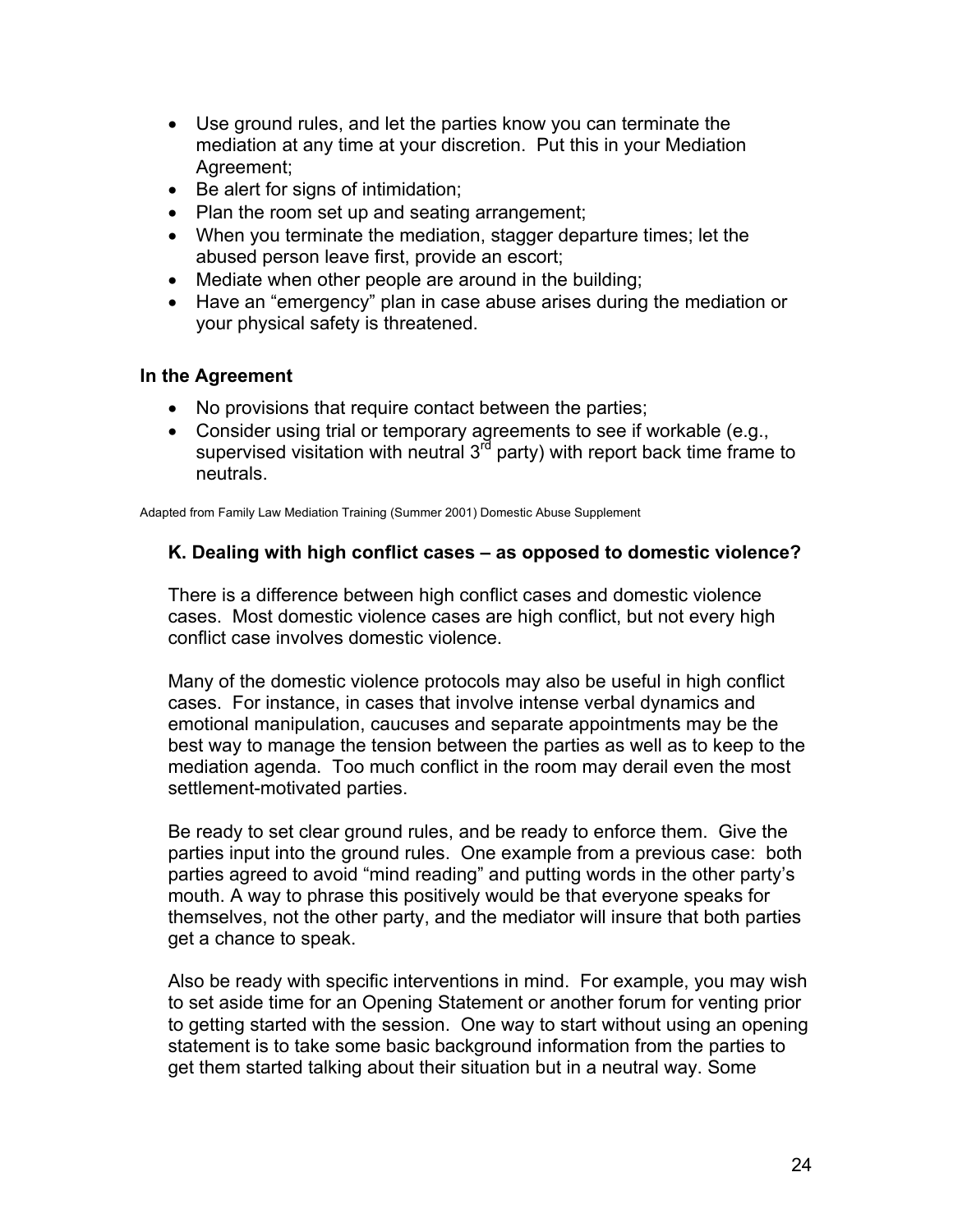mediators might restrict the discussion to legal divorce topics only, and stay ready to enforce that restriction.

If the parties won't stop arguing, the mediator might say, "I've been instructed by you both that there are only 3 hours to spend in this session, and you want to leave with an agreement on every issue. I want to help you accomplish what you've set as your goal, yet we're spending most of our time talking about 'he said, she said' issues from past arguments. Would it be useful to dedicate some time to talking about the emotional issues, or would you prefer to stick with the original agenda?"

These are only a few examples of interventions, but good case management means that you will have anticipated the dynamics in the room in advance based on your intake procedure, and you will have suitable interventions ready. Even if you don't end up using the planned interventions, being prepared will help you stay relaxed and confident in the room when the parties are having trouble getting through the discussion.

#### **L. Convening**

#### **Convening Mediations: Turning Calls into Clients**

By Forrest S. Mosten and Diana Mercer, Attorney-Mediators, copyright 2002. Forrest S. Mosten is the author of the *Mediation Career Guide* (Wiley/Jossey-Bass 2001). He is a full-time attorney-mediator in Los Angeles, California.

The key step in building a mediation practice is bringing in clients. When we think of generating business our minds naturally turn toward external marketing: speaking engagements, writing articles, networking, playing golf. We sometimes forget that our most valuable marketing contact—the client who actually telephones our office—is our most viable marketing prospect.

Consider how much time, effort, and money that it took to have that person actually contact your office. Every networking luncheon, paid advertisement, volunteer mediation and Yellow Pages ad is designed to make the telephone ring. Yet when it does, few of us are as prepared as we need to be to turn that interested caller into a paying client. To ruin that golden opportunity by stammering on the phone, unprepared to discuss the concept of mediation and your particular type of practice, means that the rest of your marketing efforts are nearly wasted. So let's focus on what you do when the telephone rings.

That ringing telephone signals the beginning of a process called *convening*, or getting both sides to the table. Do you know what your call-toclient ratio is, *i.e,* how many times does it take the telephone to ring until a call turns into a paying client? Knowing your call-to-client ratio from each of your sources of referrals, as well as your overall ratio, is important in order to know which of your marketing plans is working, and which is cost-effective.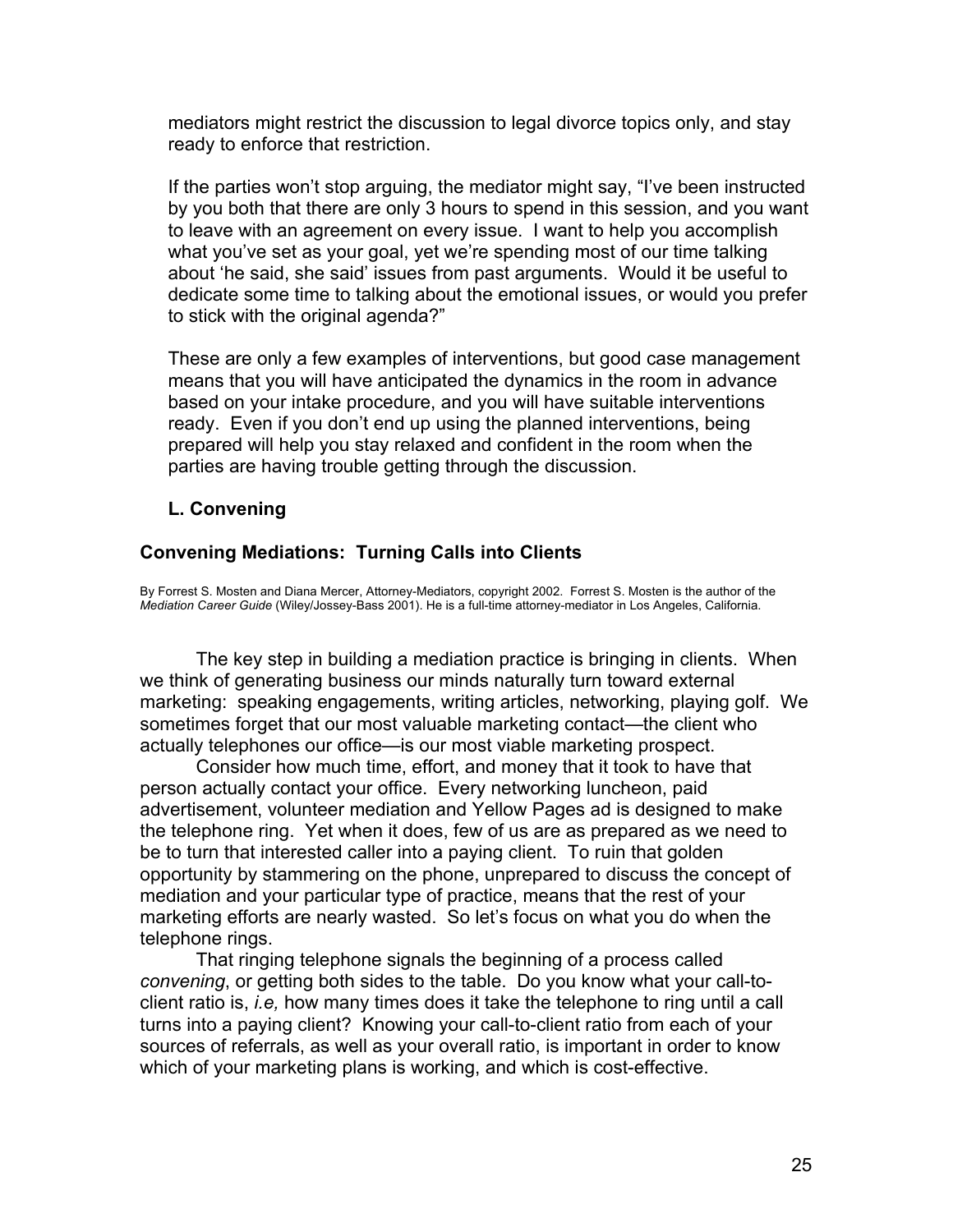Who will take your telephone calls? Is it a receptionist, unskilled at mediation and unable to answer even the most basic questions about your services? Is it a Dispute Resolution Associate, trained in mediation and in convening? Will you take the calls yourself? A general receptionist is fine if you're taking the calls yourself to do the intake, but you may want to rethink the strategy of having your first line marketing person be someone who knows little or nothing about you or the mediation process. A Dispute Resolution Associate is a helpful addition to your staff (the general receptionist, with a 40-hour training course, also enhances your ability to convene cases) because he or she can answer many of the client's questions, assist with or independently handle the intake, and send out marketing materials. For beginning mediators and new practitioners, finances may dictate that you're doing your own intakes, but plenty of seasoned professionals choose to do so as well, because they feel they do their best selling themselves.

After you've decide who's doing the intake, what model will you use? Will you spend a few minutes taking down basic information, off the clock, and then send out your brochure, marketing materials, or a follow-up letter? Will you then schedule an orientation session? Or will you combine the orientation session with the intake session, with the telephone call lasting 15 minutes or half an hour with each party? Many lawyer-mediators prefer the short intake, coupled with an orientation session (either free, or for a modest charge), and many therapistmediators prefer the long intake. Both work, and both have pros and cons. Have a plan for your intake so you handle it consistently, and you know what works for you.

You'll want to have an intake form handy for each call. You can combine prompts for yourself, such as concise ways to describe your background and services, as well as mediation in general, with blanks for basic information such as name and address of the parties. A critical part of the intake form is where the client heard about your services. You'll use this information to track the efficacy of your marketing efforts.

The next piece of information you need from the caller is whether or not the other party is aware of the first party's desire to mediate. Is the other party even aware that the call is being placed? How you handle the call from there will be based on whether or not the other party has already agreed to mediate.

For cases in which the parties have already agreed to mediate, your intake is then geared toward selling the potential client on your services. What do you offer that other mediators do not? Why should the client choose your services above someone else's? You may wish to write a short script or series of sentences, which you keep by the telephone in case you get tongue-tied on the phone.

Many mediators offer a free orientation session (or session for a fraction of their usual hourly rate) in order to supplement the intake. It allows the parties to meet you together, and to see how all of you interact. At Mosten Mediation Centers, these orientation sessions are conducted by Dispute Resolution Associates, trained mediators who convene cases for other mediators. The orientation session is free of cost. A distinct advantage of this model is that the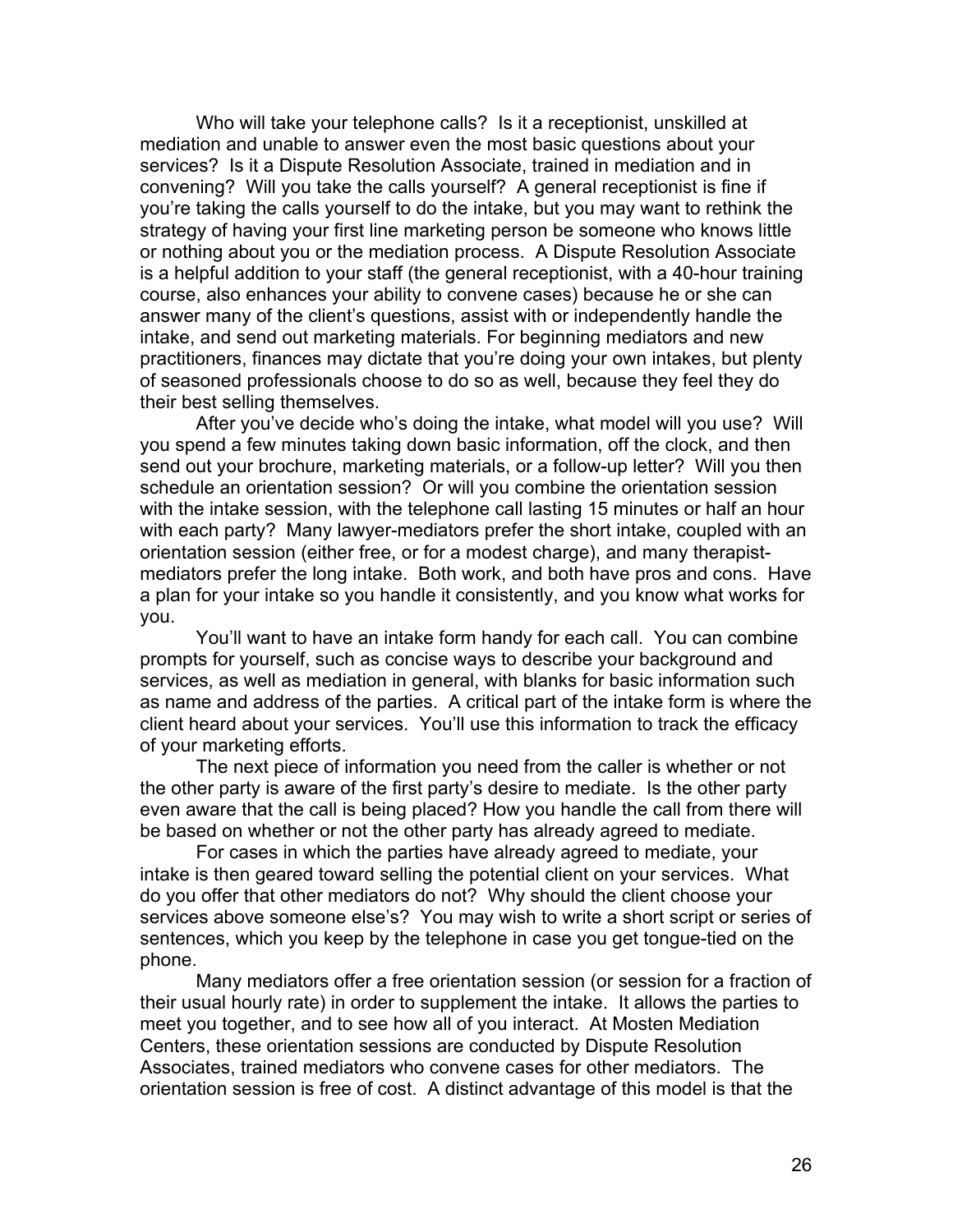clients may ask as many questions as they want, choose their mediator and pay the mediation fees without fear of biasing the mediator. The mediator meets the client for the first time at the first mediation session, eliminating any "conspiracy theories" about mediator favoritism of the party who called first, or who paid the bill. At Peace Talks, the mediator conducts the orientation, and uses that time to build trust with the parties, let them know about common obstacles to reaching an agreement and to gather information for later planning prior to the session.

Once the orientation is complete, a mediation session is scheduled for another day. Although you could schedule the mediation to begin directly after the orientation session, if the clients have decided not to use your services, you then have several hours of empty time in your calendar. If you go directly into a mediation session from the orientation, it can put people under pressure to stay when they hadn't planned to do so.

If the other party has not agreed to mediation, or is unaware that the telephoning party is interested in mediation, you will handle the intake process differently. The first hurdle is how to contact the other party. Is it best if the telephoning party does it? Or should the initial call come from your office? Will you place the call yourself, or have someone else on your staff make the contact? Is it advisable to do it by telephone at all, or would a letter be more appropriate? These are issues, which you can discuss with the caller to determine the most appropriate way to proceed. If the parties are represented by attorneys, you can contact the attorney who represents the other party easily enough, but make sure that your caller understands what you'll be doing, and agrees with your approach.

Once a call has come into our offices, an information package is sent to the caller, and the other side as well, provided the other side is aware of the mediation request. If the other side is unaware, discuss with the caller whether to send him or her 2 information packages, so that one might be shared with the other side via the caller, or whether it would be appropriate to send a package to the other side directly from your office, either before or after the desire to mediate has been communicated. Our policy is to never send an unsolicited package of information, which may give an unsuspecting adverse party an unnecessary shock.

Our information packages are made up of pre-printed brochures for our different services, as well as folders of information, which are pertinent to the particular type of case involved. You may wish to include your business card, copies of articles you've written, your firm newsletter, articles on mediation, your mission statement, your fee agreement, Association for Conflict Resolution brochures, copies of the Professional Standards for mediators, a short biography of yourself and your experience, pointers on how clients can prepare for their mediation session, and anything else which will differentiate your services in the marketplace as well as help gain the clients' confidence that you can help them settle their dispute. The advantage of using a folder is that you can mix and match your materials for different types of cases. It's hard to cover all the bases in just one brochure, and even if you do, will the client have confidence that you have enough experience in his or her area of dispute to be of assistance?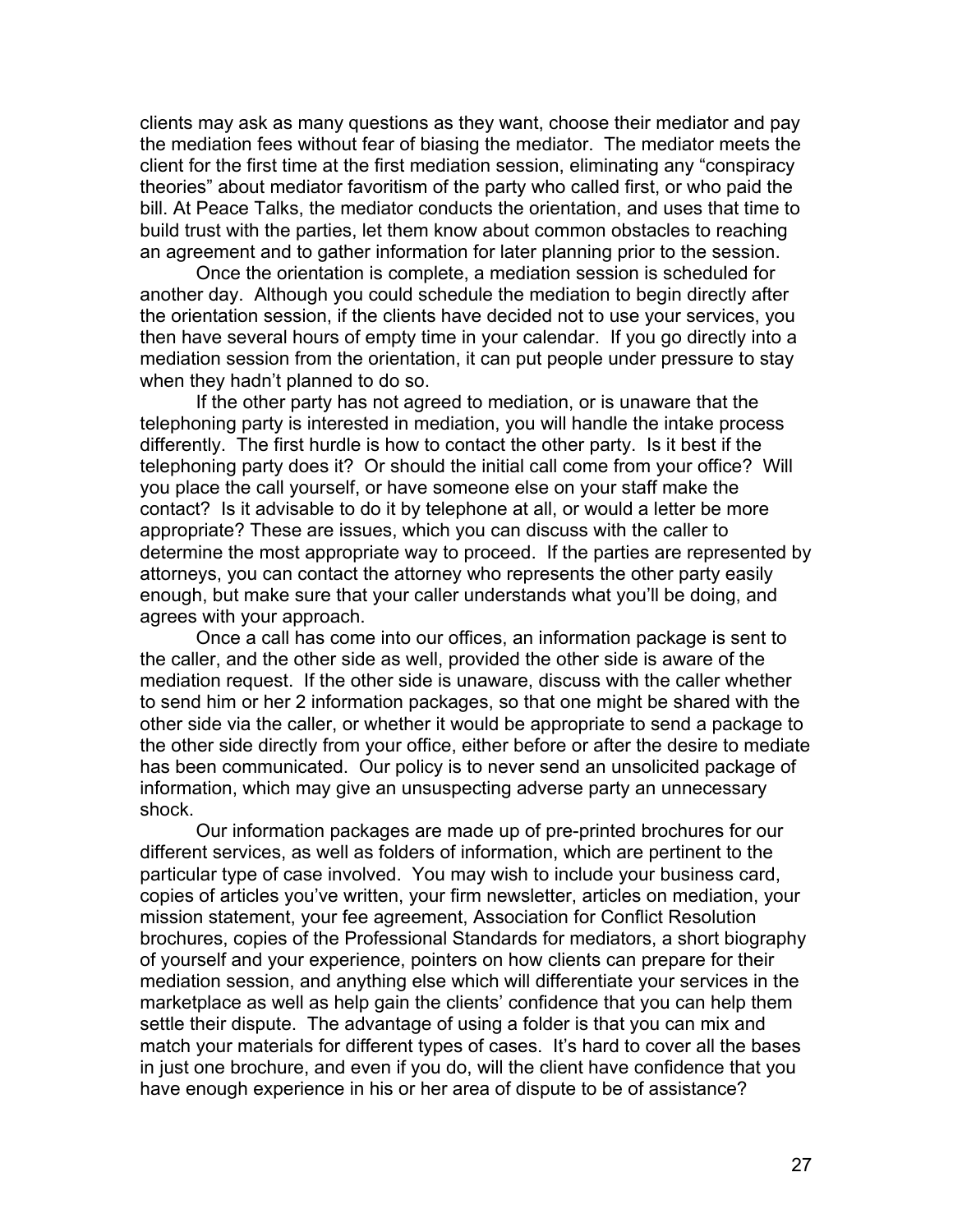Thoughtful convening is the bridge between marketing and building a practice. By determining in advance the procedures you'll use, what you'll say to clients, and how you'll cultivate those calls into paying clients is the key to developing a profitable practice.

# **M. Handling follow-up**

There are several aspects to handling follow-up which you will want to consider. This list is by no means exhaustive, but provides a starting point for post-case case management:

- Will you accept telephone calls from each party individually in between sessions? Or only conference calls? If so, how many calls, and how long may they last? Will you charge for the in-between calls, or will some or all of them be free of charge? What will you do if one party calls repeatedly, but the other party doesn't call at all? Are there any limits on what subjects you'll discuss with the parties in between sessions?
- Will you do a mediation summary letter or deal memo between sessions, or at the end? Will you provide the clients with anything in writing generated by your office memorializing their agreements?
- Will you do any or all of the legal paperwork required to complete the legal proceedings? If not, will you make suggestions as to how it can be completed, or guide the parties if they wish to do it themselves?
- How strongly will you advise the parties to consult with an attorney if they aren't represented? Will you insist? From the beginning, or by a certain point in the negotiations? And when will you *recommend* that they do so, but not *insist*? Will you provide referrals to specific attorneys? How may referrals to each party? The same referrals, or different referrals? Will you insist that the parties bring their attorneys to the mediation session? Will you exclude attorneys from the mediation room?
- How strongly will you advise the parties to engage in individual therapy, or therapy for their child(ren)?
- What will you do if one party wants to return to mediation, but the other party does not want to continue? How hard will you push, and what steps will you take, to re-convene the mediation?

## **N. Billing management**

How will you handle your billing? And what types of services will trigger additional charges beyond the hourly fees for mediations?

Some examples are: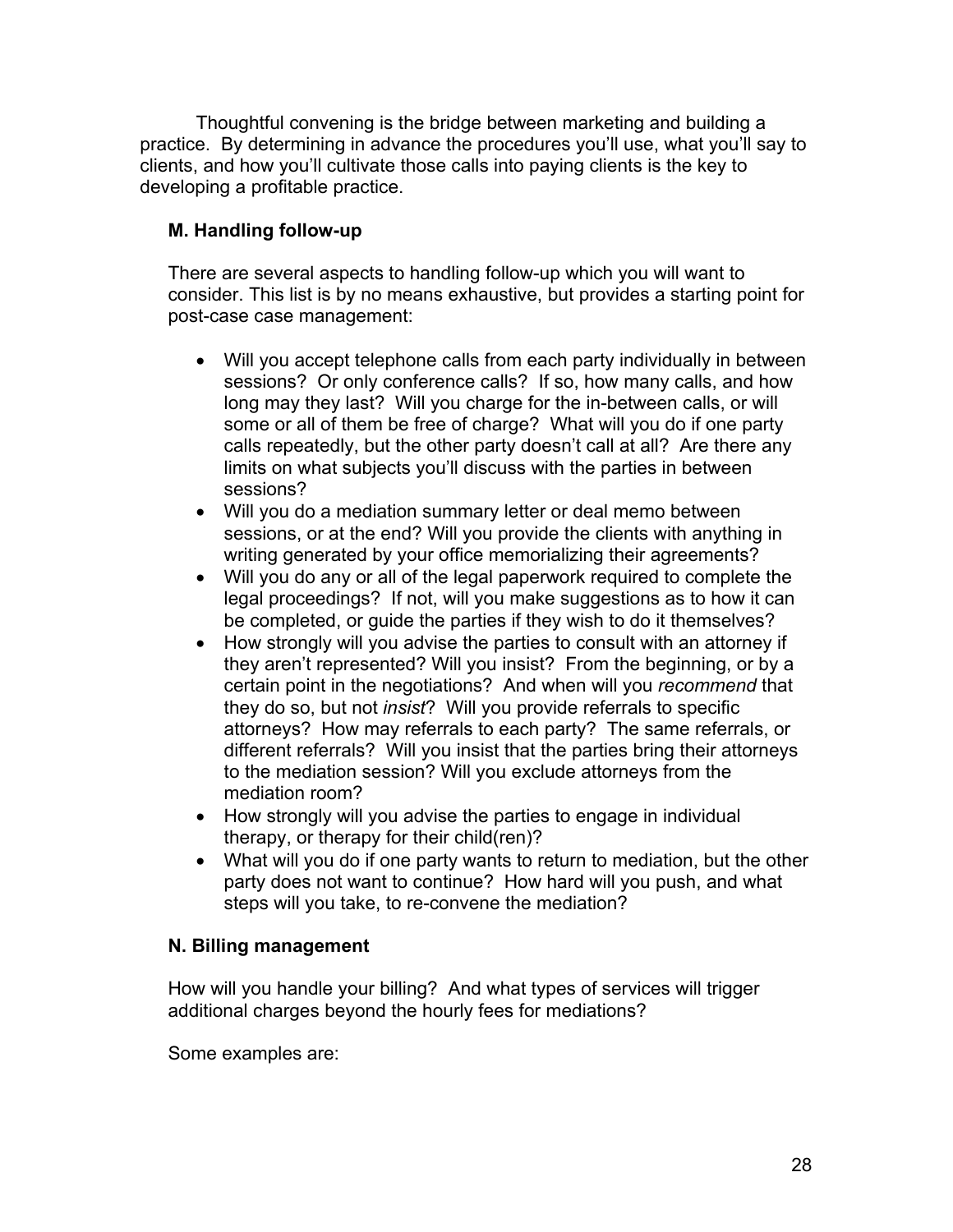- Hourly rate, pay by the hour, either with a retainer or payable contemporaneously as hours are used;
- Flat fee for  $\frac{1}{2}$  day or full day;
- Retainer for a specific number of hours, to be replenished when those hours are used up;
- Flat fees for certain services, like paper preparation, and hourly fees for others, like mediation time;
- One inter-session telephone call up to 15 minutes free of charge for each client, all other telephone calls billed at hourly rate;
- Flat fee for file set-up or convening.

Payment plans can vary, and may include:

- Accepting credit cards for payment;
- Accepting post-dated checks;
- Using a retainer;
- Using a replenishable retainer (client pays retainer *and* by the hour, each month's bill is to be paid by client, not taken from retainer, and retainer is refunded after client pays in full for hourly charges after case is completed);
- Having clients pay as they go only, with no retainer;
- Committing to taking a specific number of *pro bono* cases;
- Using a sliding scale based on client's ability to pay.

## **O. Making referrals to other professionals**

When clients need services outside your role as mediator it is time to make a referral to another professional. In the examples given earlier, the client and her son who were opposed to psychotherapeutic counseling were open to occupational and educational counseling, respectively. In other situations it may be obvious when a client needs a referral, such as when a client needs tax advice or a business valuation.

Keep a list of qualified professionals who are truly supportive of the mediation process on hand and up-to-date. Clients appreciate having a good referral, as do the professionals.

Keep in mind, however, your ethical duties with respect to referrals. Some legal malpractice policies require lawyers to affirmatively state that the other attorneys to whom they make referrals also have malpractice insurance, and therapists are required to make at least 3 referrals when referring to other therapists.

## **P. When to let clients go, both temporarily and permanently**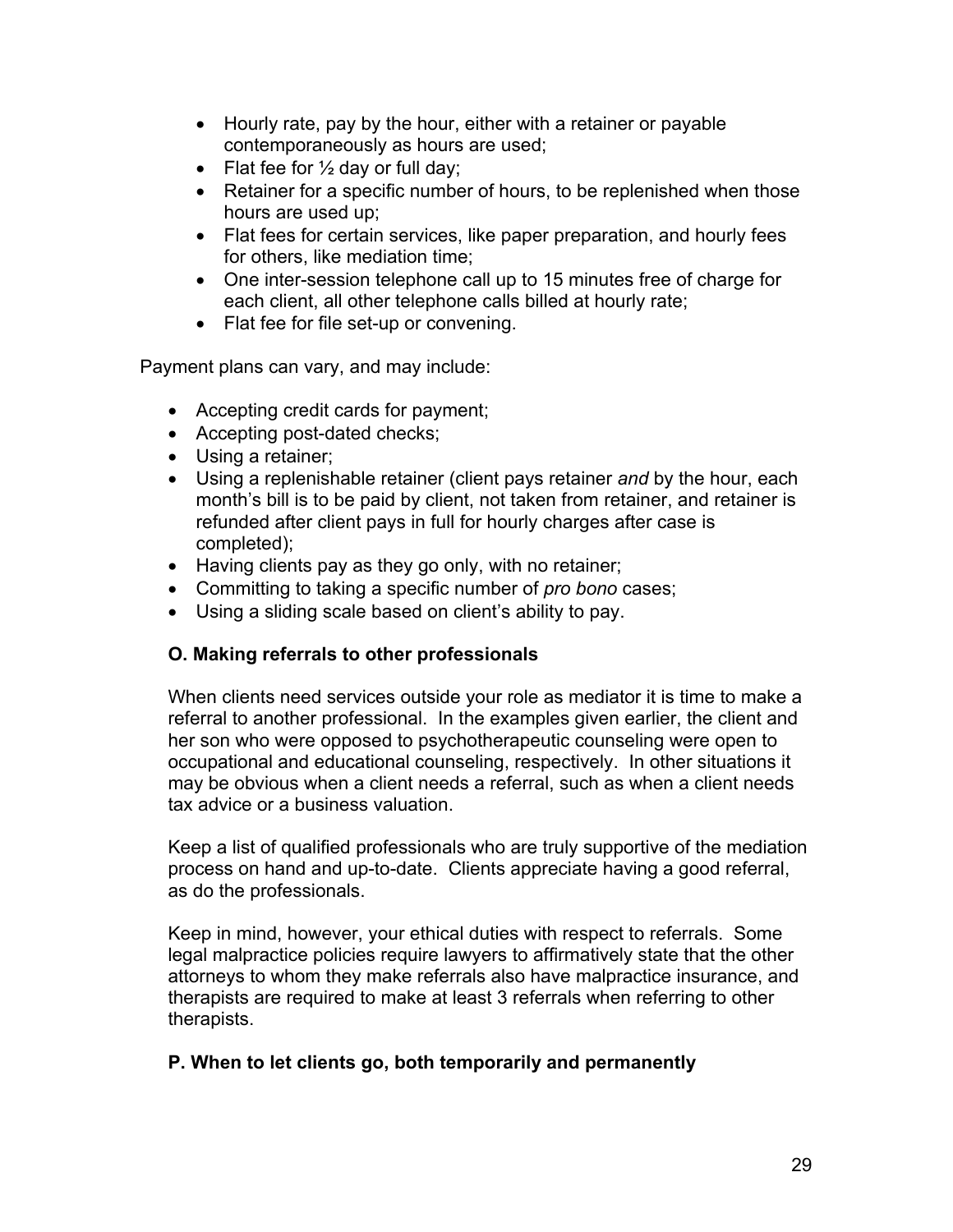Not every client is worth working with. Seasoned practitioners have their own boundaries (and horror stories) about what clients are worth working with and which are best refused. Our rule of thumb is that the cases which are too difficult to convene are that way for a reason; we could spend as much time trying to get some parties to agree to mediate as they spend mediating their case. As the demand for mediation grows, and our practices grow, it's natural to stop trying to convene these more reluctant cases sooner and sooner into the convening process.

By setting limits on how hard you'll work at convening cases, you also regulate your office workflow. Resources are dedicated to convening cases. Could they be better allocated toward providing better, speedier, more thorough service to existing clients, or in cultivating new clients or referral sources?

Setting limits on the *types* of cases you'll take is also important: will attorneymediators handle any litigation cases in the "non-mediation" portion of their practices? Will therapist-mediators have any individual therapy clients?

You may also put limits on the types of mediation cases you will take. For example, if you're a family law mediator, will you handle cases that have domestic violence issues, or emotional abuse claims? Will you handle samesex union cases, or just divorces? As an attorney-mediator, how deeply will you delve into hotly contested custody disputes? As a therapist-mediator, how deeply will delve into the financial issues?

And, at what point will you give up on cases that seem to be falling out of mediation? How hard will you—or should you--push clients to come back into mediation? What are some of the strategies you will use to encourage clients to come back?

As we work our way through this particular issue in our own practice, we use varying degrees of follow up with clients whose cases are becoming more contentious rather than moving toward resolution. Much of our effort depends on the mindset of the clients themselves, and our own assessment of the likelihood of success in mediation if the clients are convinced to come back to mediation. At what point are you wasting a client's time and money mediating a case that the client swears cannot be resolved? How do you promote mediation, when resolution looks very far away to the client, in way that doesn't make you look like you're simply a fee-hungry professional?

#### **Q. Developing Your Signature Style and the New – New Riskin Grid**

Developing your signature style is a component of your internal case management, and an important part of your maturation as a mediator. Learning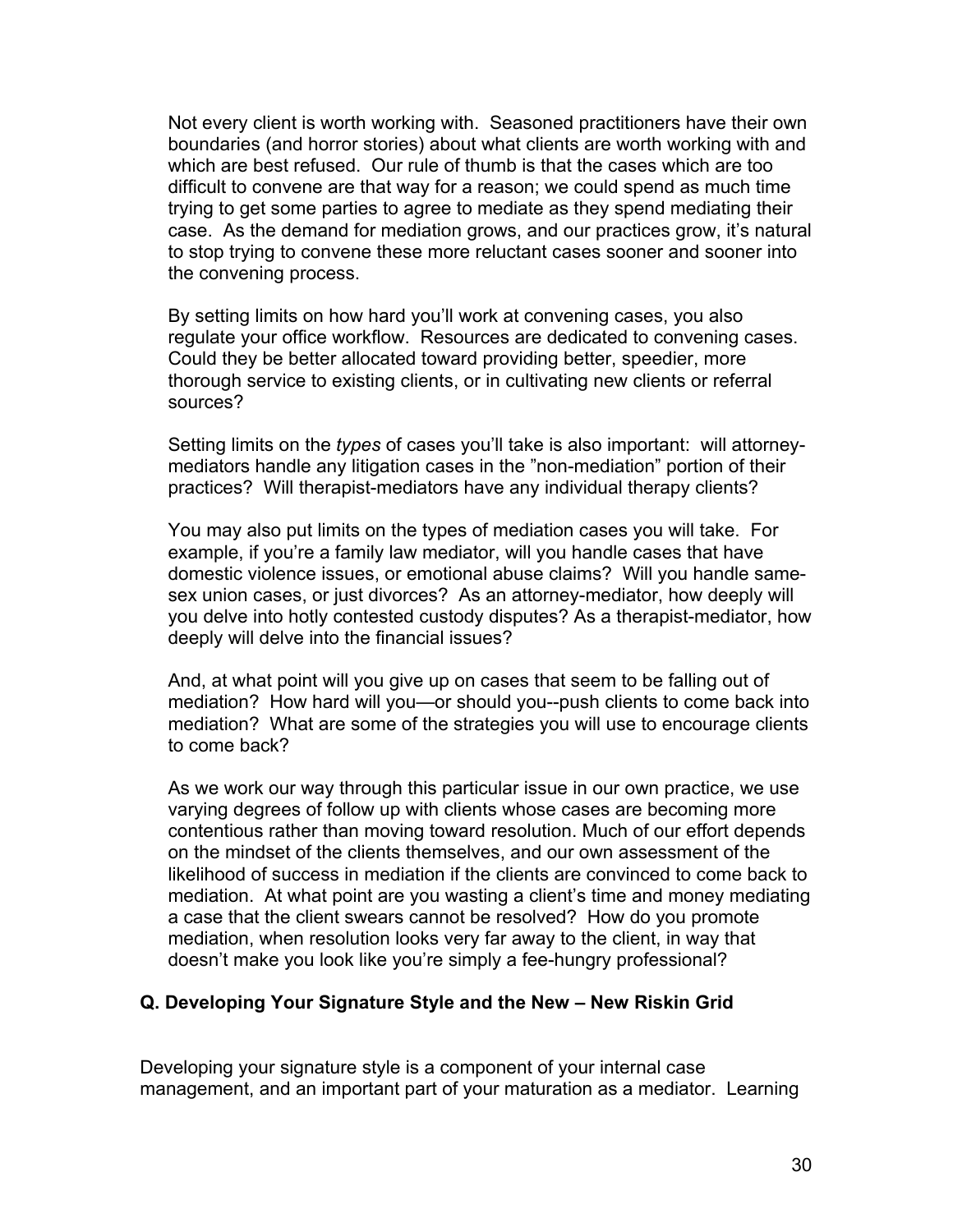who you are, defining your strengths as a mediator, and understanding why you do what you do in the mediation room helps you to focus and build on your best qualities as a mediator. This in turn helps you to define your practice. In addition to the positive attributes, it also helps you to identify where you may need more training, to keep your personal biases in check, and to find ways to expand your range of skills. Understanding what you offer to clients, and what you do not offer to clients, is also an integral part of self-identification and defining the scope of your services.

In hearing Professor Leonard L. Riskin speak at the 2004 Spring ABA DRS conference in New York City about his Grid System, and "New New Grid System" I realized that Professor Riskin's grids and self-evaluation system was actually a way to quantify where you place yourself in terms of a signature style. It's a component of internal case management.

Some of you may be familiar with Leonard L. Riskin's work with the "Riskin Grid". Prof. Riskin has revised his grid to go from being one-dimensional to becoming two-dimensional in his recent Notre Dame Law Review article (79 Notre Dame Law Review 1-53 (2003). For more than just this brief overview, take a look at the full article. Taking the time to do the self-evaluation as part of developing your signature style is certainly worthwhile. In addition, you can plot out where you felt the participants in a recent case landed on the grids to help you to debrief after a mediation and to plan for the next session.

The basic premise of Professor Riskin's grid system is to provide the ADR practitioner with a set of measuring tools to make a private assessment of his or her orientation in different facets of mediation: *e.g.,* evaluative vs. facilitative, narrow problem definition vs. broad problem definition. Figuring out where you fall on the continuum between these problem-solving approaches helps you to understand who you are as a mediator and to develop your signature style.

Just as mediators work to find the parties' underlying interests, rather than relying on labels, Professor Riskin found that affixing the labels of "evaluative" and "facilitative" was problematic in determining mediators' signature styles, and that the labels had unintended interpretations. As in mediation, the labels in the old grid system became too confining. It was time to get to the underlying interests involved, and hence the new grid system.

The New-New Grid developed by Professor Riskin adds new dimensions: more mediator orientations, influence continuums, expanded types of decision making grids, recognition that the procedures in place in the mediator's office can influence the outcome, and it also includes more ways to define of the types of problems experienced by the participants. One purpose of the New New Grid is to point out that each of these elements can be issues.